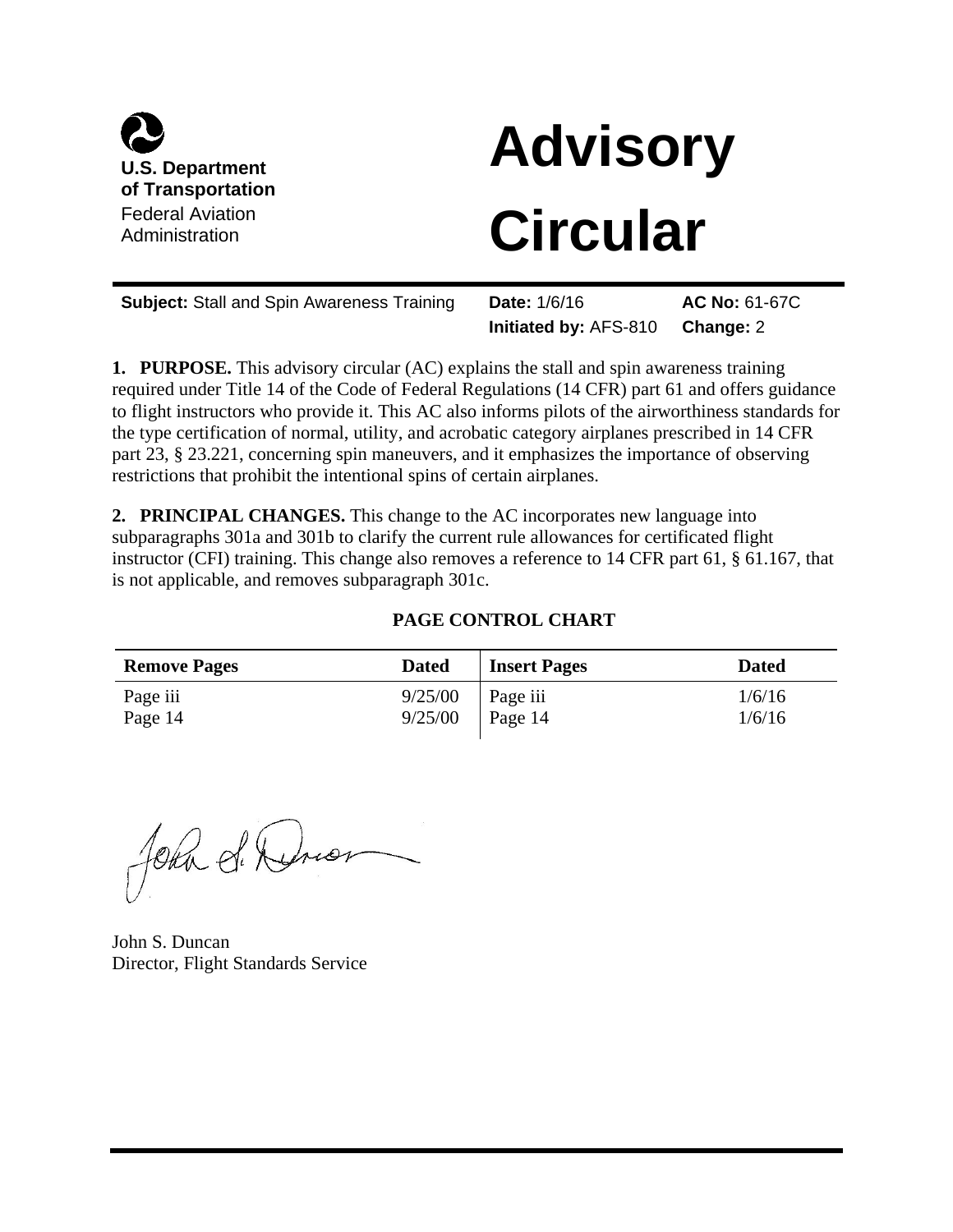

## **Advisory Circular**

| <b>Subject:</b> Stall and Spin Awareness Training | Date: 9/20/07                | <b>AC No: 61-67C</b> |
|---------------------------------------------------|------------------------------|----------------------|
|                                                   | <b>Initiated by: AFS-810</b> | Change: 1            |

**1. PURPOSE.** This advisory circular (AC) has been updated to reflect new resources for sport pilots and warnings about design maneuvering speed.

**2. PRINCIPLE CHANGES.** This change updates resources for sport pilots and warnings about design maneuvering speed.

- **a.** Paragraph 2b(12) adds Sports Pilot Practical Test Standards.
- **b.** Paragraph 5 contains the proper Internet address for this AC.
- **c.** Paragraph 100f adds information regarding design maneuvering speed.
- **d.** Paragraph 100g adds information regarding load factor.

#### **PAGE CONTROL CHART**

| <b>Remove Pages</b> | Dated              | <b>Insert Pages</b>      | <b>Dated</b>       |
|---------------------|--------------------|--------------------------|--------------------|
| $\cdot \cdot$<br>∽  | 9/25/00<br>9/25/00 | $\cdot \cdot$<br>11<br>∸ | 9/20/07<br>9/20/07 |

ORIGINAL SIGNED BY Carol Giles for

James J. Ballough Director, Flight Standards Service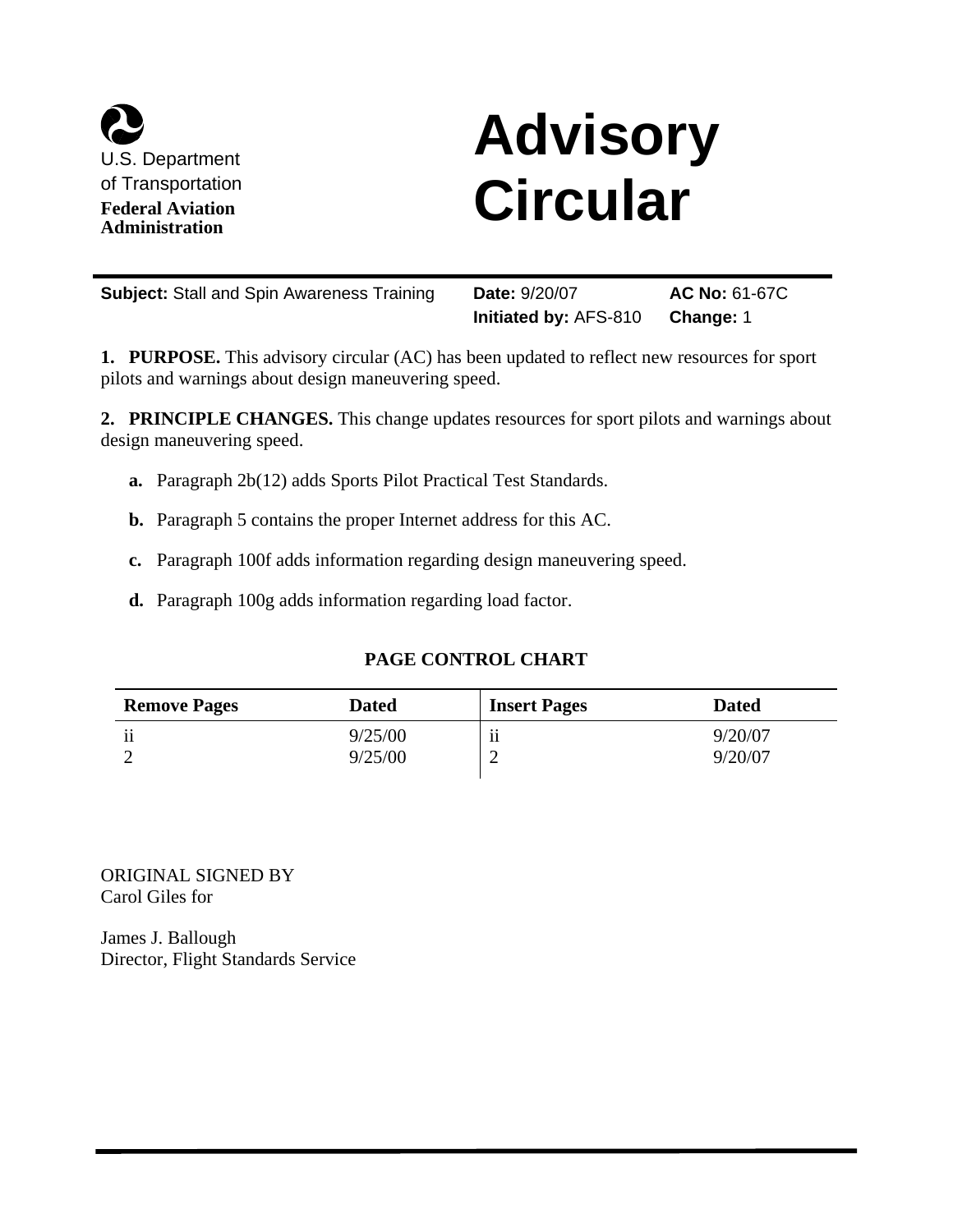

# **Advisory**

 **Subject:** Stall and Spin Awareness Training **Date:** 9/25/00 **AC No:** 61-67C **Initiated by:** AFS-810 **Change:**

**1. PURPOSE.** This advisory circular (AC) explains the stall and spin awareness training required under Title 14 of the Code of Federal Regulations (14 CFR) part 61 and offers guidance to flight instructors who provide it. This AC also informs pilots of the airworthiness standards for the type certification of normal, utility, and acrobatic category airplanes prescribed in 14 CFR part 23, § 23.221, concerning spin maneuvers, and it emphasizes the importance of observing restrictions that prohibit the intentional spins of certain airplanes.

#### **2. RELATED READING MATERIAL (current editions).**

**a.** Report No. FAA-RD-77-26, General Aviation Pilot Stall Awareness Training Study. This document may be purchased from the National Technical Information Service (NTIS), U.S. Department of Commerce, 5285 Port Royal Road, Springfield, Virginia 22161. To order by telephone call: (800) 553-6847. The NTIS identification number is ADA041310.

**b.** The following documents are available on the Internet at http://www.faa.gov/.

**(1)** AC 61-65, Certification: Pilots and Flight and Ground Instructors.

**(2)** FAA-H-8083-1, Aircraft Weight and Balance Handbook.

**(3)** FAA-H-8083-3, Airplane Flying Handbook.

**(4)** FAA-H-8083-9, Aviation Instructor's Handbook.

 **(5)** FAA-S-8081-3, Recreational Pilot - Practical Test Standards for Airplane and Rotorcraft.

**(6)** FAA-S-8081-6, Flight Instructor - Practical Test Standards for Airplane (Single-Engine/Multiengine).

**(7)** FAA-S-8081-8, Flight Instructor - Practical Test Standards for Glider.

**(8)** FAA-S-8081-12, Commercial Pilot - Practical Test Standards for Airplane.

**(9)** FAA-S-8081-14, Private Pilot - Practical Test Standards for Airplane.

**(10)** FAA-S-8081-22, Private Pilot - Practical Test Standards for Glider.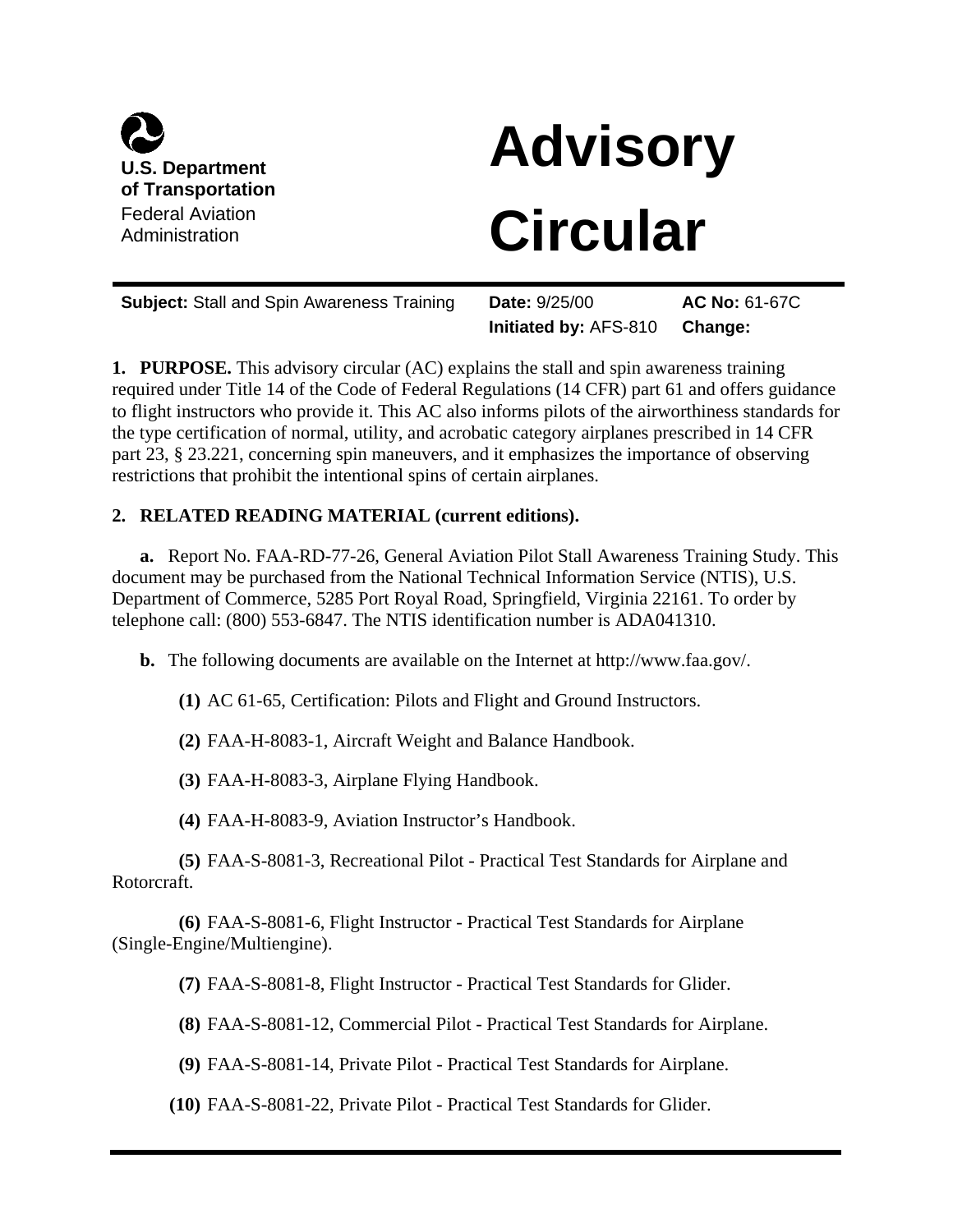**(11)** FAA-S-8081-23, Commercial Pilot - Practical Test Standards for Glider.

**(12)** FAA-S-8081-29, Sport Pilot - Practical Test Standards for Airplane, Gyroplane, Glider, Flight Instructor.

**(13)** FAA-S-8081-31, Sport Pilot - Practical Standards for Weight Shift Control, Powered Parachute, Flight Instructor.

 its policy of incorporating the use of certain distractions during the performance of flight test Pilot Stall Awareness Study, which revealed that stall/spin related accidents accounted for suggested in Report No. FAA-RD-77-26 and incorporated into the performance of flight test **3. BACKGROUND.** In January 1980, the Federal Aviation Administration (FAA) announced maneuvers. This policy came about as a result of Report No. FAA-RD-77-26, General Aviation approximately one-quarter of all fatal general aviation accidents. National Transportation Safety Board (NTSB) statistics indicate that most stall/spin accidents result when a pilot is distracted momentarily from the primary task of flying the aircraft. Changes to part 61, completed in 1991, included increased stall and spin awareness training for recreational, private, and commercial Pilot Certificate applicants. The training is intended to emphasize recognition of situations that could lead to an inadvertent stall and/or spin by using realistic distractions such as those maneuvers. Although the training is intended to emphasize stall and spin awareness and recovery techniques for all pilots, only flight instructor-airplane and flight instructor-glider candidates are required to demonstrate instructional proficiency in spin entry, spins, and spin recovery techniques as a requirement for certification. Part 61 was extensively updated in 1997. Sections of part 23 (Airworthiness Standards: Normal, Utility, Acrobatic, and Commuter Category Airplanes) that apply to spin requirements and placards have changed. This AC incorporates those changes.

**4. COMMENTS INVITED.** Comments regarding this publication should be directed to:

Federal Aviation Administration General Aviation and Commercial Division, AFS-800 800 Independence Ave., S.W. Washington, DC 20591

 Comments received will be considered in the development of upcoming AC revisions or other Every comment will not necessarily generate a direct acknowledgment to the commenter. related technical material.

**5. INTERNET.** AC 61-67C, Stall and Spin Awareness Training, can be accessed on the Internet at http://rgl.faa.gov/.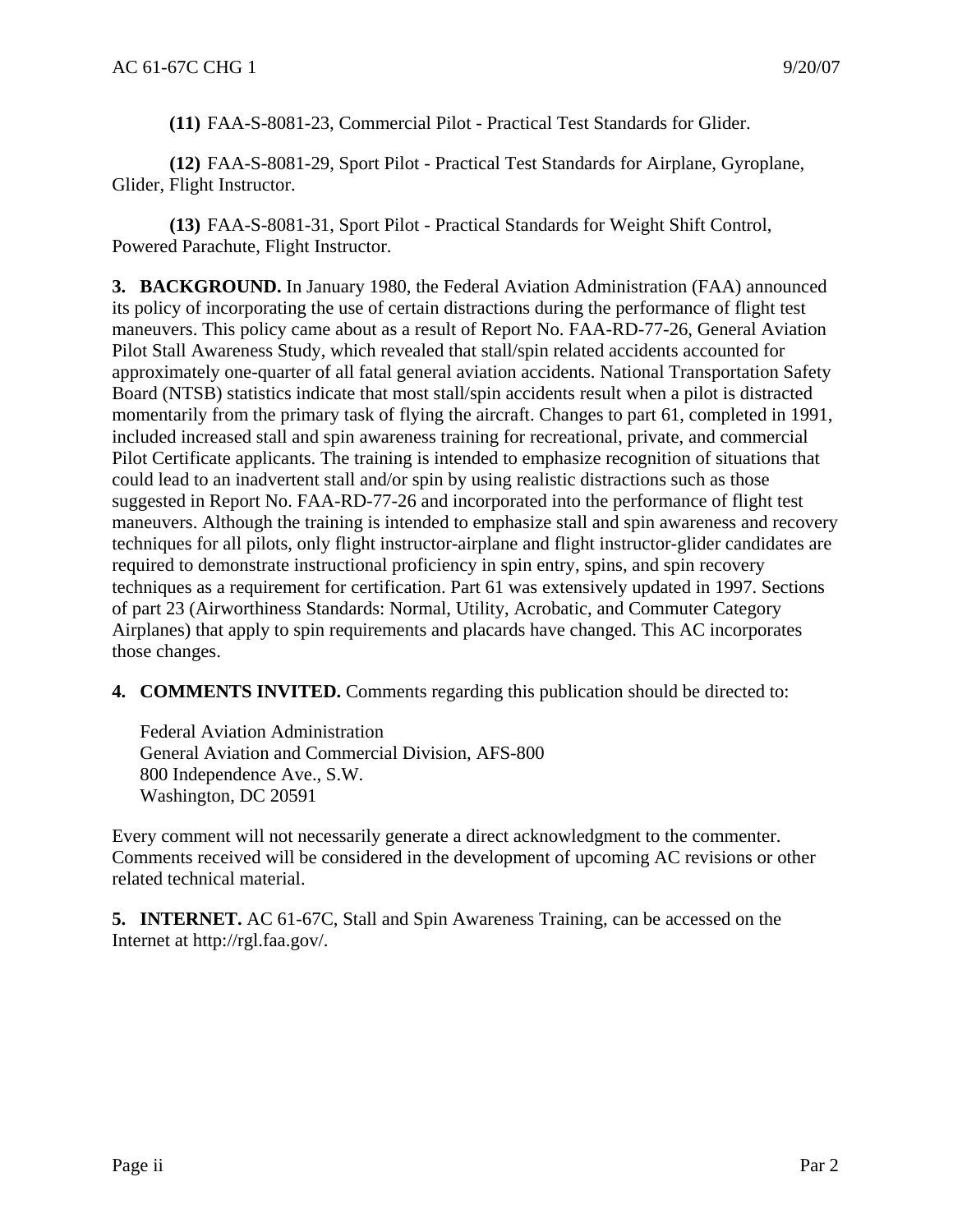$\overline{\mathbf{I}}$ 

### **CONTENTS**

| Paragraph                                                                               | Page |
|-----------------------------------------------------------------------------------------|------|
|                                                                                         |      |
|                                                                                         |      |
|                                                                                         |      |
| 102. Wing Contamination Effects on Stall Warning, Stall Speed, and Poststall Recovery 3 |      |
|                                                                                         |      |
|                                                                                         |      |
|                                                                                         |      |
|                                                                                         |      |
|                                                                                         |      |
|                                                                                         |      |
|                                                                                         |      |
|                                                                                         |      |
|                                                                                         |      |
|                                                                                         |      |
|                                                                                         |      |
|                                                                                         |      |
|                                                                                         |      |
|                                                                                         |      |
|                                                                                         |      |
|                                                                                         |      |
|                                                                                         |      |
|                                                                                         |      |
|                                                                                         |      |
|                                                                                         |      |
|                                                                                         |      |
|                                                                                         |      |
|                                                                                         |      |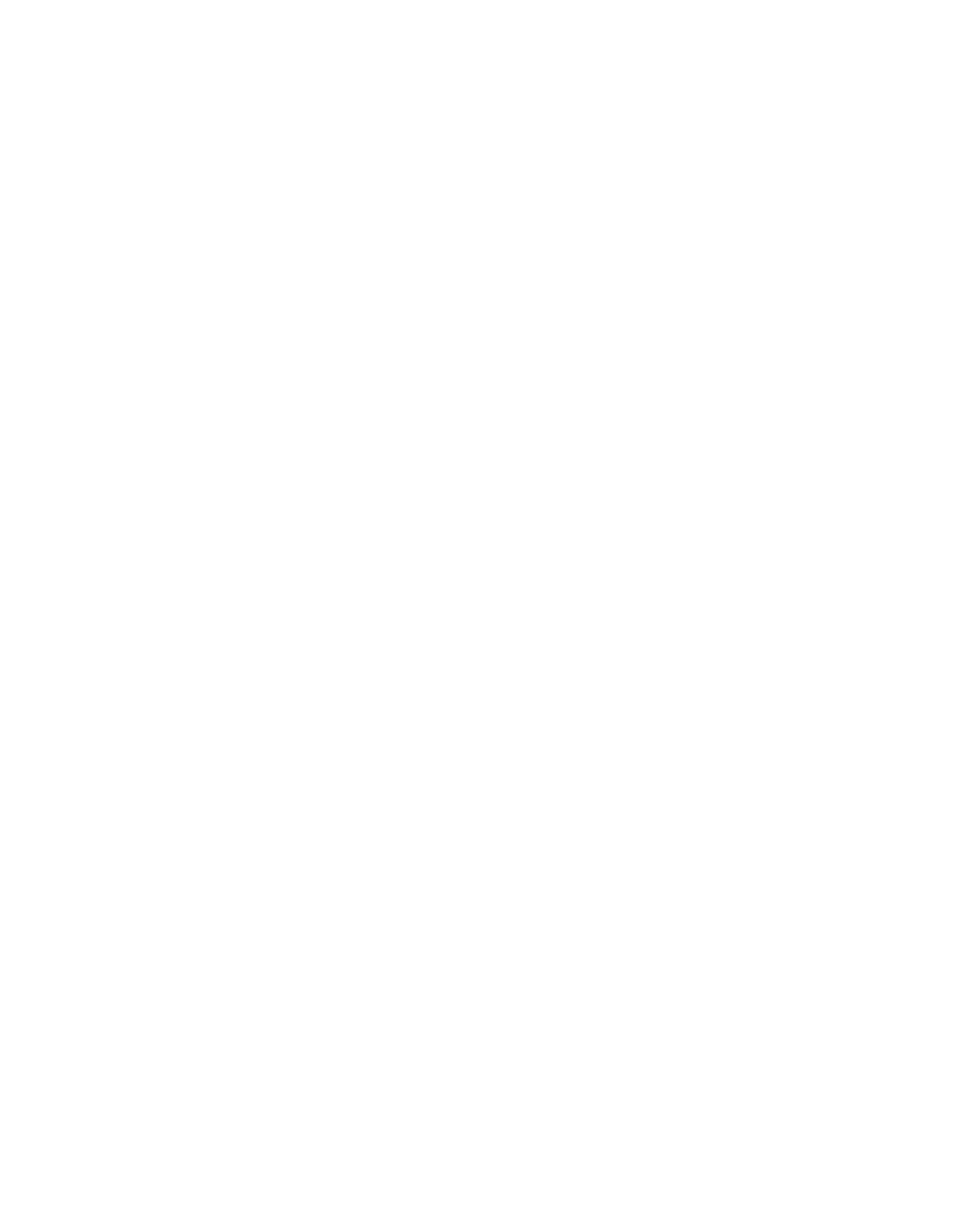#### **CHAPTER 1. GROUND TRAINING: STALL AND SPIN AWARENESS**

 in the Airplane Flight Manual (AFM) or the pilot's operating handbook (POH) and pertain to **100. STALL/SPIN EFFECTS AND DEFINITIONS.** A stall occurs when the smooth airflow over the airplane's wing is disrupted, and the lift degenerates rapidly. This is caused when the wing exceeds its critical angle of attack (AOA). This can occur at any airspeed, in any attitude, with any power setting. If recovery from a stall is not achieved in a timely and appropriate manner by reducing the AOA, a secondary stall and/or a spin may result. All spins are preceded by a stall on at least part of the wing. The angle of the relative wind is determined primarily by the aircraft's airspeed and attitude. Factors such as aircraft weight, center of gravity (CG), configuration, and the amount of acceleration used in a turn are also considered. The speed at which the critical angle of the relative wind is exceeded is the stall speed. Stall speeds are listed certain conditions or aircraft configurations, e.g., landing configuration. Other specific operational speeds are calculated based upon the aircraft's stall speed in the landing configuration. Airspeed values specified in the AFM or POH may vary under different circumstances. Factors such as weight, CG, altitude, temperature, turbulence, and the presence of snow, ice, or frost on the wings will affect an aircraft's stall speed. To thoroughly understand the stall/spin phenomenon, some basic factors affecting aircraft aerodynamics and flight should be reviewed with particular emphasis on their relation to stall speeds. Much of the information in this AC is also applicable to gliders. The following terms are defined as they relate to stalls/spins.

 **a. Angle of Attack (AOA).** AOA is the angle at which the chord line of the wing meets the relative wind. The chord line is a straight line drawn through the profile of the wing critical AOA, lose lift, and stall. Exceeding the critical AOA for a particular airfoil section will connecting the extremities of the leading edge and trailing edge. The AOA must be small enough to allow attached airflow over and under the airfoil to produce lift. AOA is an element of lift. Change in AOA will affect the amount of lift that is produced. An excessive AOA will disrupt the flow of air over the airfoil. If the AOA is not reduced, a section of the airfoil will reach its always result in a stall of that section.

 and the stall speed increases 40 percent over the straight and level stall speed. A stall can occur **b. Airspeed.** Airspeed is controlled primarily by the elevator or longitudinal control position for a given configuration and power. Conversely, airspeed is controlled by power at a given configuration and AOA. If an airplane's speed is too slow, the AOA required for level flight will be so large that the air can no longer follow the upper curvature of the wing. The result is a separation of airflow from the wing, loss of lift, a large increase in drag, and eventually a stall if the AOA is not reduced. The stall is the result of excessive AOA—not insufficient airspeed. For example, at a 60° banked turn in level coordinated flight, the load factor is 2 G's at any airspeed, in any attitude, at any power setting.

**c. Configuration.** Flaps, landing gear, and other configuring devices can affect an airplane's stall speed. Extension of flaps and/or landing gear in flight will increase drag. Flap extension will generally increase the lifting ability of the wings, thus reducing the airplane's stall speed. The effect of flaps on an airplane's stall speed can be seen by markings on the airplane's airspeed indicator, where the lower airspeed limit of the white arc (power-off stall speed with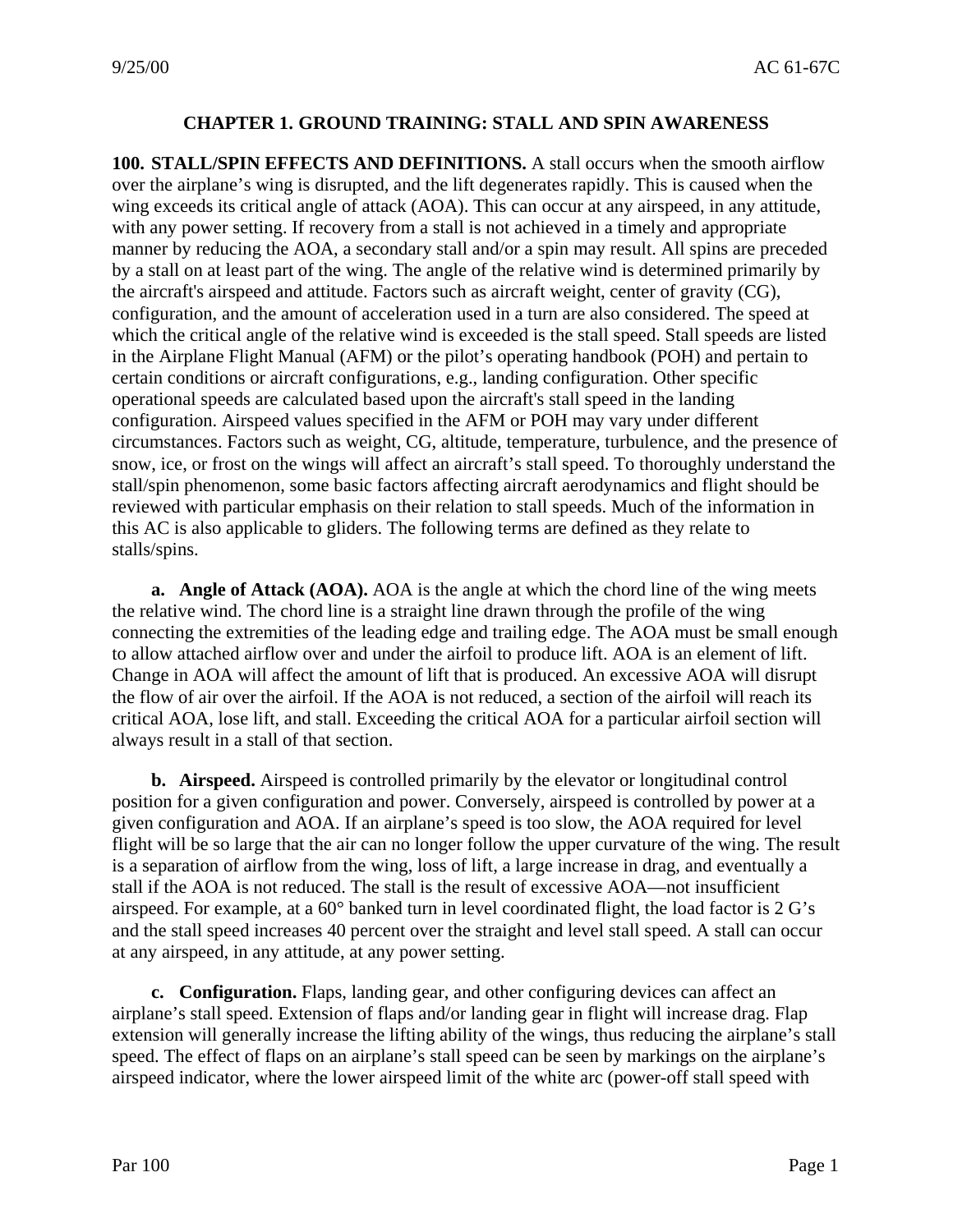(power-off stall speed in the clean configuration). gear and flaps in the landing configuration) is less than the lower airspeed limit of the green arc

**d.** V<sub>SO</sub>. V<sub>SO</sub> is the stall speed or the minimum steady flight speed in the landing configuration.

**e. V**s1. V<sub>S1</sub> is the stall speed or the minimum steady flight speed obtained in a specified configuration.

**f. V**<sub>A</sub>. V<sub>A</sub> is the design maneuvering speed. Do not use full or abrupt control movements at or above this speed. It is possible to exceed the airplane structural limits at or above VA. Rapid and large alternating control inputs, especially in combination with large changes in pitch, roll, or yaw (e.g., large side slip angles) may result in structural failures at any speed, even below VA.

 **g. Load Factor.** Load factor is the ratio of the lifting force produced by the wings to the actual weight of the airplane and its contents. Load factors are usually expressed in terms of "G." 90 knots when subjected to a load factor of 4 G's. The possibility of inadvertently stalling the due to excessive maneuvering loads, it is called an accelerated maneuver stall. A stall entered from straight and level flight or from an unaccelerated straight climb will not produce additional might attempt to raise it to the level flight attitude without shallowing the bank. This situation recovery is performed by abruptly pushing the elevator control forward, which will reduce the up (and an increase in airspeed) and an increase in load factor in the pullup. However, recovery factor increases are sometimes induced during pullup after recovery from a stall or spin. It should aggressive control reversals can also lead to loads that can exceed the structural design limits, The aircraft's stall speed increases in proportion to the square root of the load factor. For example, an airplane that has a normal unaccelerated stall speed of 45 knots can be stalled at airplane by increasing the load factor (i.e., by putting the airplane in a steep turn or spiral) is much greater than in normal cruise flight. When an airplane stalls at a higher indicated air speed load factors. In a constant rate turn, increased load factors will cause an airplane's stall speed to increase as the angle of bank increases. Excessively steep banks should be avoided because the airplane will stall at a much higher speed. If the aircraft exceeds maneuvering speed, structural damage to the aircraft may result before it stalls. If the nose falls during a steep turn, the pilot tightens the turn and can lead to a diving spiral. A feeling of weightlessness will result if a stall load on the wings. Recoveries from stalls and spins involve a tradeoff between loss of altitude from the dive following spin recovery generally causes higher airspeeds and consequently higher load factors than stall recoveries due to the much lower position of the nose. Significant load be noted that structural damage can result from the high load factors that could be imposed on the aircraft by intentional stalls practiced above the airplane's design maneuvering speed. Large, even at speeds below the airplane's design maneuvering speed.

**h. Center of Gravity (CG).** The CG location has a direct effect on the effective lift and AOA of the wing, the amount and direction of force on the tail, and the degree of stabilizer deflection needed to supply the proper tail force for equilibrium. The CG position, therefore, has a significant effect on stability and stall/spin recovery. As the CG is moved aft, the amount of elevator deflection needed to stall the airplane at a given load factor will be reduced. An increased AOA will be achieved with less elevator control force. This could make the entry into inadvertent stalls easier, and during the subsequent recovery, it would be easier to generate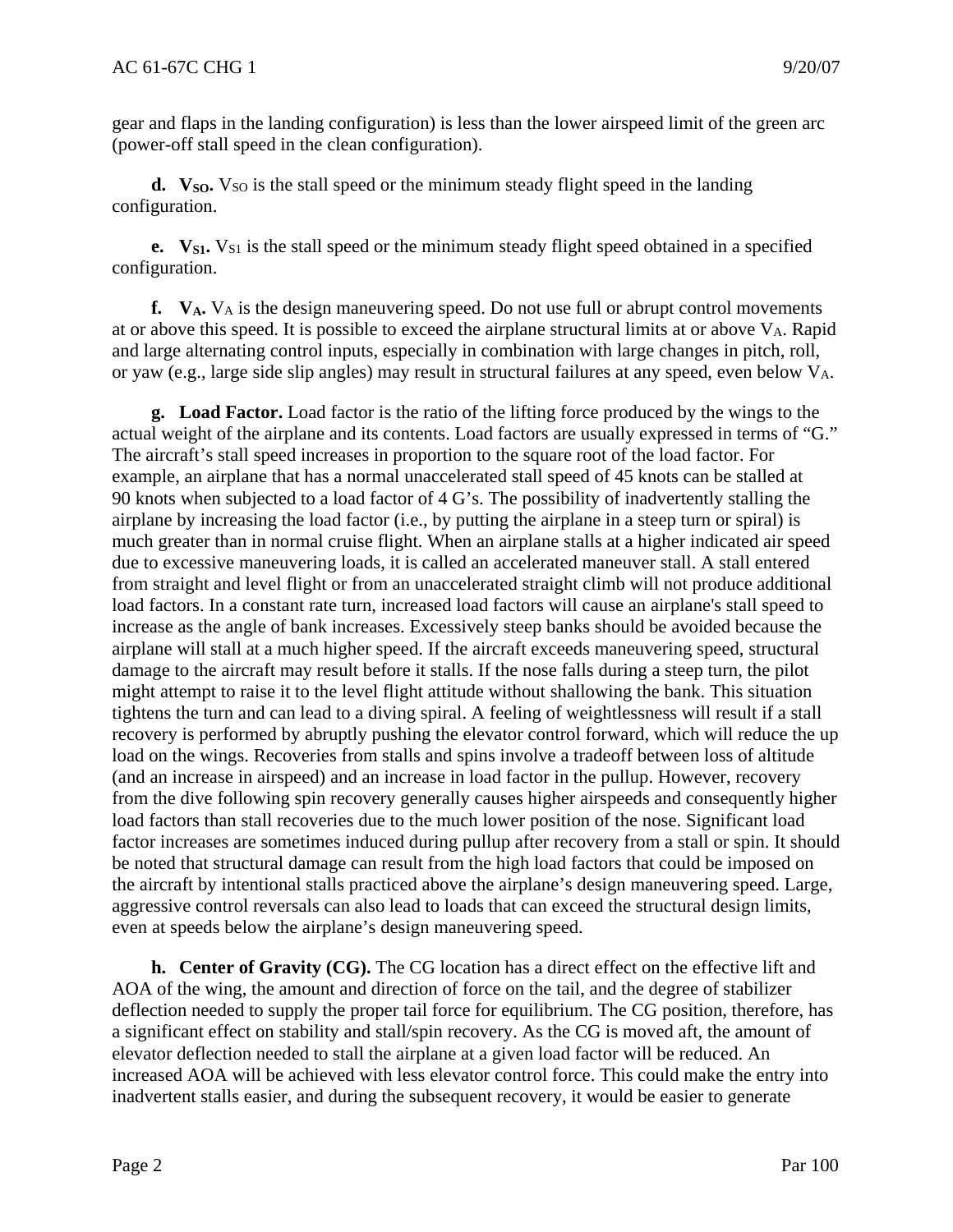higher load factors due to the reduced elevator control forces. In an airplane with an extremely aft CG, very light back elevator control forces may lead to inadvertent stall entries and if a spin is entered, the balance of forces on the airplane may result in a flat spin. Recovery from a flat spin is often impossible. A forward CG location will often cause the stalling AOA to be reached at a higher airspeed. Increased back elevator control force is generally required with a forward CG location.

**i.** Weight. Although the distribution of weight has the most direct effect on stability, increased gross weight can also have an effect on an aircraft's flight characteristics, regardless of the CG position. As the weight of the airplane is increased, the stall speed increases. The increased weight requires a higher AOA to produce additional lift to support the weight.

**j. Altitude and Temperature.** Altitude has little or no effect on an airplane's indicated stall speed. Thinner air at higher altitudes will result in decreased aircraft performance and a higher true airspeed for a given indicated airspeed. Higher than standard temperatures will also contribute to increased true airspeed for a given indicated airspeed. However, the higher true airspeed has no effect on indicated approach or stall speeds. The manufacturer's recommended indicated airspeeds should therefore be maintained during the landing approach, regardless of the elevation or the density altitude at the airport of landing.

 changes the shape of the wing, disrupting the smooth flow of air over the surface and, **k. Snow, Ice, or Frost on the Wings.** Even a small accumulation of snow, ice, or frost on an aircraft's surface can cause an increase in that aircraft's stall speed. Such accumulation consequently, increasing drag and decreasing lift. Flight should not be attempted when snow, ice, or frost have accumulated on the aircraft surfaces.

 **l. Turbulence.** Turbulence can cause an aircraft to stall at a significantly higher airspeed enough for a stall to develop, the aircraft may stall while the pilot is attempting to control the maintained. In cruise flight in moderate or severe turbulence, an airspeed well above the than in stable conditions. A vertical gust or wind shear can cause a sudden change in the relative wind, and result in an abrupt increase in AOA. Although a gust may not be maintained long flightpath, particularly during an approach in gusty conditions. When flying in moderate to severe turbulence or strong crosswinds, a higher than normal approach speed should be indicated stall speed and below maneuvering speed should be used. Maneuvering speed is lower at a lower weight.

 entering into an inadvertent stall or spin while performing tasks that are secondary to controlling **101. DISTRACTIONS.** Stalls resulting from improper airspeed management are most likely to occur when the pilot is distracted by one or more other tasks, such as locating a checklist or attempting a restart after an engine failure; flying a traffic pattern on a windy day; reading a chart or making fuel and/or distance calculations; or attempting to retrieve items from the floor, back seat, or glove compartment. Pilots at all skill levels should be aware of the increased risk of the aircraft.

**102. WING CONTAMINATION EFFECTS ON STALL WARNING, STALL SPEED, AND POSTSTALL RECOVERY.** Stall speeds and stall characteristics are usually determined with uncontaminated airfoils. For airplanes that are certified for flight in icing conditions, ice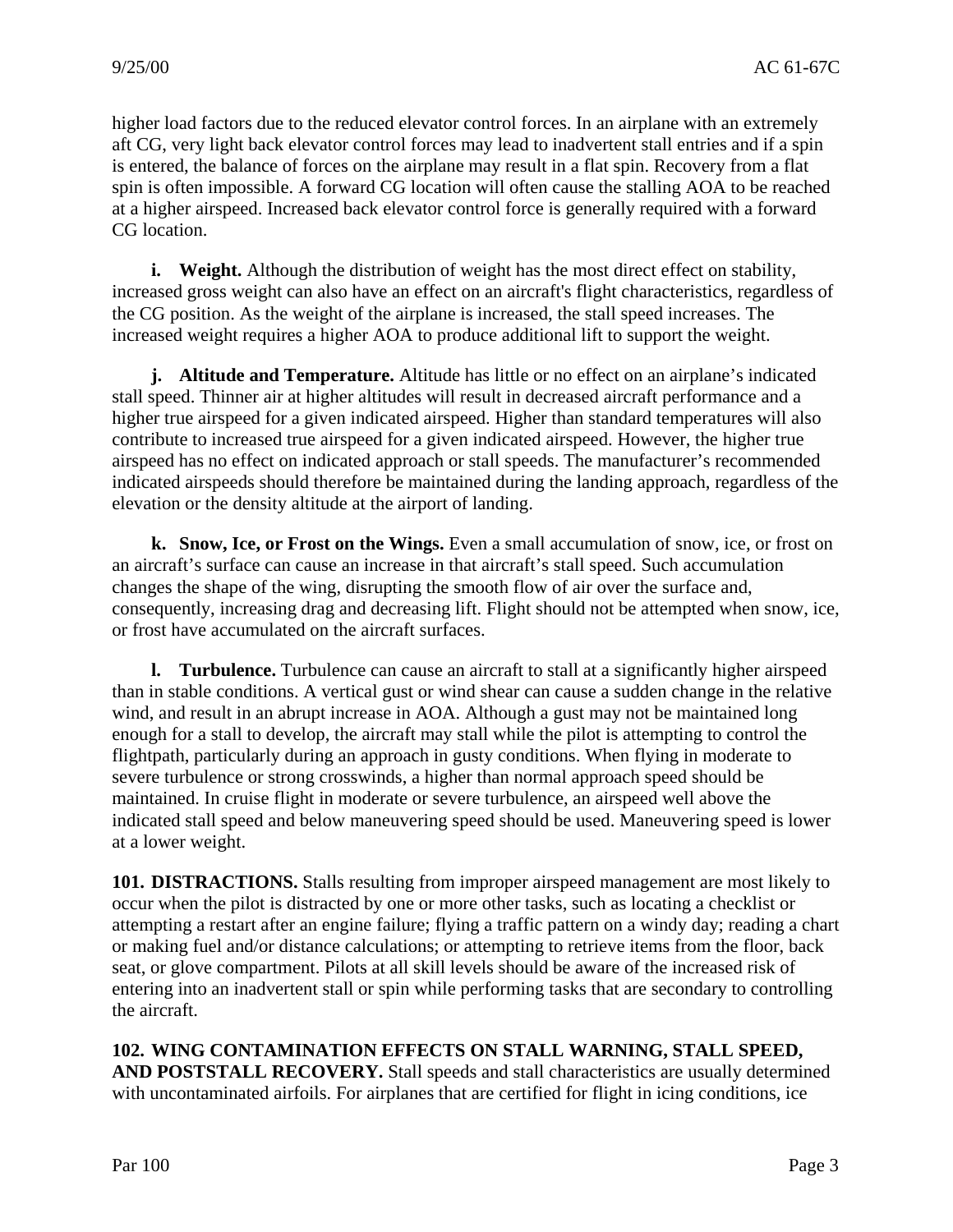contamination or alteration of the leading edge caused by factors such as mud, insect residue, or shapes may have also been considered for their effects on aircraft. However, not all possible icing conditions and configurations can be tested. Icing is the primary concern, but any ice can significantly alter the aerodynamic characteristics of the wing, but it is icing that is of primary concern.

 are potentially hazardous for several reasons. First, aerodynamic stall may occur with little or control effectiveness, and activation of the stall warning horn, stick shaker, and stick pusher. Next, because insufficient power or thrust to increase speed while holding constant altitude to **a.** In some icing conditions there are adverse changes to the stall speed, stall characteristics, performance, and handling characteristics of the airplane. These adverse changes none of the usual cues in advance. These cues include airframe or control surface buffet, reduced reduce the AOA. Finally, poststall recovery of a contaminated airplane may be complicated by gross changes in control effectiveness, airplane response characteristics, and abnormal control forces. As a result of these factors, large losses in altitude can occur during recovery.

 is already stalled and no margin remains to allow holding altitude/attitude as power is applied. **b.** Accordingly, in these conditions, a prompt control input to decrease pitch attitude to recover lateral control, with aggressive power application ensures the most rapid recovery with minimum altitude loss. The AOA must be reduced immediately as the wing, or part of the wing The pilot should note the AOA (or airspeed) at upset and not approach that AOA (airspeed) during the recovery or another upset may occur. This AOA may be well below the normal stall AOA (below shaker AOA) and the airspeed may be well above normal stall airspeed. Stall speed increases as high as 50 knots have been observed in post upset data review.

**c.** Further complications involve use of the autopilot. The autopilot may apply control inputs that will mask detection of some of these tactile cues by the pilot or attempt to control the airplane in the stall. Sudden autopilot self-disconnect with control surfaces trimmed into extreme positions or with controls trimmed into uncoordinated flight will complicate poststall recovery and may lead to a spin or spiral.

 should be instinctive (unless a full stall is being practiced intentionally from an altitude that devices that will alert the pilot 4 to 8 knots prior to the onset of a stall. Finally, kinesthesia (the warn the pilot of a decrease in speed or the beginning of a mushing of the aircraft. These preliminary indications serve as a warning to the pilot to increase airspeed by adding power, **103. STALL RECOGNITION.** There are several ways to recognize that a stall is impending before it actually occurs. When one or more of these indicators is noted, initiation of a recovery allows recovery at least 1,500 feet above ground level (AGL) for single-engine airplanes and 3,000 feet AGL for multiengine airplanes). One indication of a stall is a mushy feeling in the flight controls and less control effect as the aircraft's speed is reduced. This reduction in control effectiveness is attributed in part to reduced airflow over the flight control surfaces. In fixed pitch propeller airplanes, a loss of revolutions per minute (rpm) may be evident when approaching a stall in power-on conditions. For both airplanes and gliders, a reduction in the sound of air flowing along the fuselage is usually evident. Just before the stall occurs, buffeting, uncontrollable pitching, or vibrations may begin. Many aircraft are equipped with stall warning sensing of changes in direction or speed of motion), when properly learned and developed, will lowering the nose, and/or decreasing the angle of bank.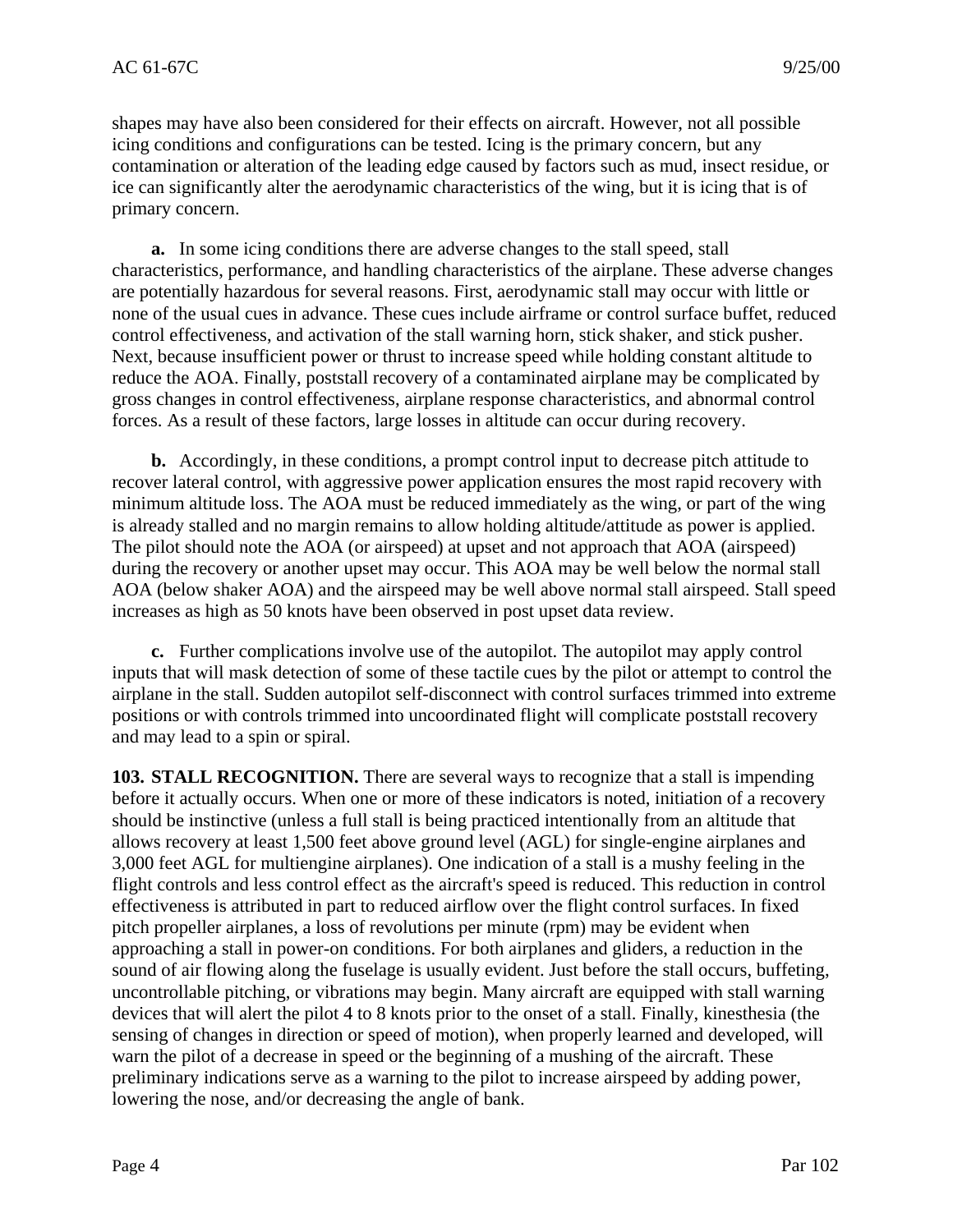**104. TYPES OF STALLS.** Stalls can be practiced both with and without power. Stalls should be practiced to familiarize the student with the aircraft's particular stall characteristics without putting the aircraft into a potentially dangerous condition. In multiengine airplanes, single-engine stalls must be avoided. Descriptions of some different types of stalls follows:

 **a.** Power-off stalls (also known as approach-to-landing stalls) are practiced to simulate approach or in other segments of the traffic pattern. normal approach-to-landing conditions and configuration. Many stall/spin accidents have occurred in these power-off situations, such as crossed control turns from base leg to final approach (resulting in a skidding or slipping turn); attempting to recover from a high sink rate on final approach by using only an increased pitch attitude; and improper airspeed control on final

**b.** Power-on stalls (also known as departure stalls) are practiced to simulate takeoff and climbout conditions and configuration. Many stall/spin accidents have occurred during these phases of flight, particularly during go-arounds. A causal factor in such accidents has been the pilot's failure to maintain positive control due to a nose-high trim setting or premature flap retraction, and during short field takeoffs has also been a causal accident factor.

 **c.** Accelerated stalls can occur at higher-than-normal airspeeds due to abrupt and/or excessive control applications. These stalls may occur in steep turns, pullups, or other abrupt changes in flightpath. Accelerated stalls usually are more severe than unaccelerated stalls and are often unexpected because they occur at higher-than-normal airspeeds.

 on the wing. The next step in recovering from a stall is to smoothly apply maximum allowable performance airplanes may require only an increase in thrust and relaxation of the back pressure **105. STALL RECOVERY.** The key factor in recovering from a stall is regaining positive control of the aircraft by reducing the AOA. At the first indication of a stall, the aircraft AOA must be decreased to allow the wings to regain lift. Every aircraft in upright flight may require a different amount of forward pressure or relaxation of elevator back pressure to regain lift. It should be noted that too much forward pressure can hinder recovery by imposing a negative load power (if applicable) to increase the airspeed and to minimize the loss of altitude. Certain high on the yoke to effect recovery. As airspeed increases and the recovery is completed, power should be adjusted to return the airplane to the desired flight condition. Straight and level flight should be established with full coordinated use of the controls. The airspeed indicator or tachometer, if installed, should never be allowed to reach their high speed red lines at any time during a practice stall.

 performed just as in a normal stall recovery. When sufficient airspeed has been regained, the **106. SECONDARY STALLS.** If recovery from a stall is not made properly, a secondary stall or a spin may result. A secondary stall is caused by attempting to hasten the completion of a stall recovery before the aircraft has regained sufficient flying speed. When this stall occurs, appropriate forward pressure or the relaxation of back elevator pressure should again be aircraft can then be returned to straight and level flight.

 **107. SPINS.** A spin may be defined as an aggravated stall that results in what is termed "autorotation" wherein the airplane follows a downward corkscrew path. As the airplane rotates around a vertical axis, the rising wing is less stalled than the descending wing creating a rolling,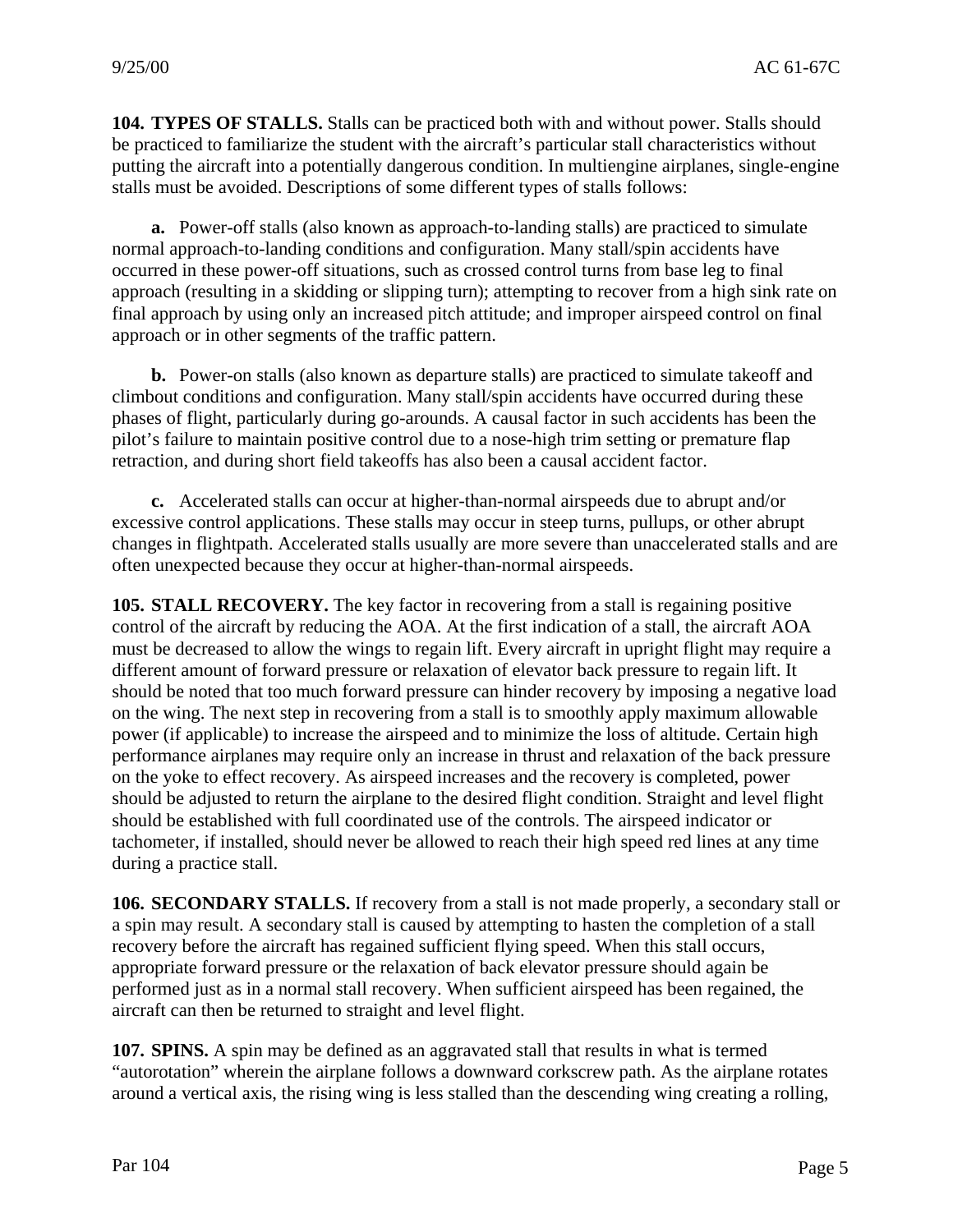yawing, and pitching motion. The airplane is basically being forced downward by gravity, rolling, yawing, and pitching in a spiral path.

 the weight and balance of the aircraft. An aircraft that may be difficult to spin intentionally in the utility category (restricted aft CG and reduced weight) could have less resistance to spin entry in utility category, but loaded in the normal category, may not be recoverable from a spin that is allowed to progress beyond one turn or 3-second spin, whichever is longer (refer to 14 CFR part 23, § 23.221(a)). **108. WEIGHT AND BALANCE.** Minor weight or balance changes can affect an aircraft's spin characteristics. For example, the addition of a suitcase in the aft baggage compartment will affect the normal category (less restricted aft CG and increased weight) due to its ability to generate a higher AOA and increased load factor. Furthermore, an aircraft that is approved for spins in the

 normally on the right side of the propeller arc, has a higher AOA and therefore higher thrust than the vertical axis to the left. If insufficient or excessive rudder correction is applied to counteract PF, uncoordinated flight may result. A classic situation where PF could play an important role in uneven distribution of air pressure over the fuselage. The pilot may not be aware that a critical have occurred during a turn from base to final because the pilot attempted to rudder the airplane around (skid) so as not to overshoot the runway nor use excessive bank angle in the traffic pattern. The spin that occurs from cross controlling an aircraft usually results in rotation in the the controls are applied. However, in a slipping turn, where opposite aileron is held against the rudder, the resultant spin will usually occur in the direction opposite the aileron that is being **109. PRIMARY CAUSE.** The primary cause of an inadvertent spin is exceeding the critical AOA while applying excessive or insufficient rudder and, to a lesser extent, aileron. Insufficient or excessive control inputs to correct for Power Factor (PF), or asymmetric propeller loading, could aggravate the precipitation of a spin. At a high AOA the downward moving blade, which is the upward moving blade on the left. This results in a tendency for the airplane to yaw around a stall/spin accident is during a go-around or short field takeoff where the airplane is at a high pitch attitude, high power setting, and low airspeed. In an uncoordinated maneuver, the pitot/static instruments, especially the altimeter and airspeed indicator, are unreliable due to the AOA is approaching until the stall warning device activates. If a stall recovery is not promptly initiated, the airplane is more likely to enter an inadvertent spin. For example, stall/spin accidents direction of the rudder being applied, regardless of which wingtip is raised. In a skidding turn, where both aileron and rudder are applied in the same direction, rotation will be in the direction applied.

#### **110. TYPES OF SPINS.**

 **a.** An incipient spin is that portion of a spin from the time the airplane stalls and rotation starts, until the spin becomes fully developed. Incipient spins that are not allowed to develop into a steady state spin are commonly used as an introduction to spin training and recovery techniques.

**b.** A fully developed, steady state spin occurs when the aircraft angular rotation rate, airspeed, and vertical speed are stabilized from turn-to-turn in a flightpath that is close to vertical.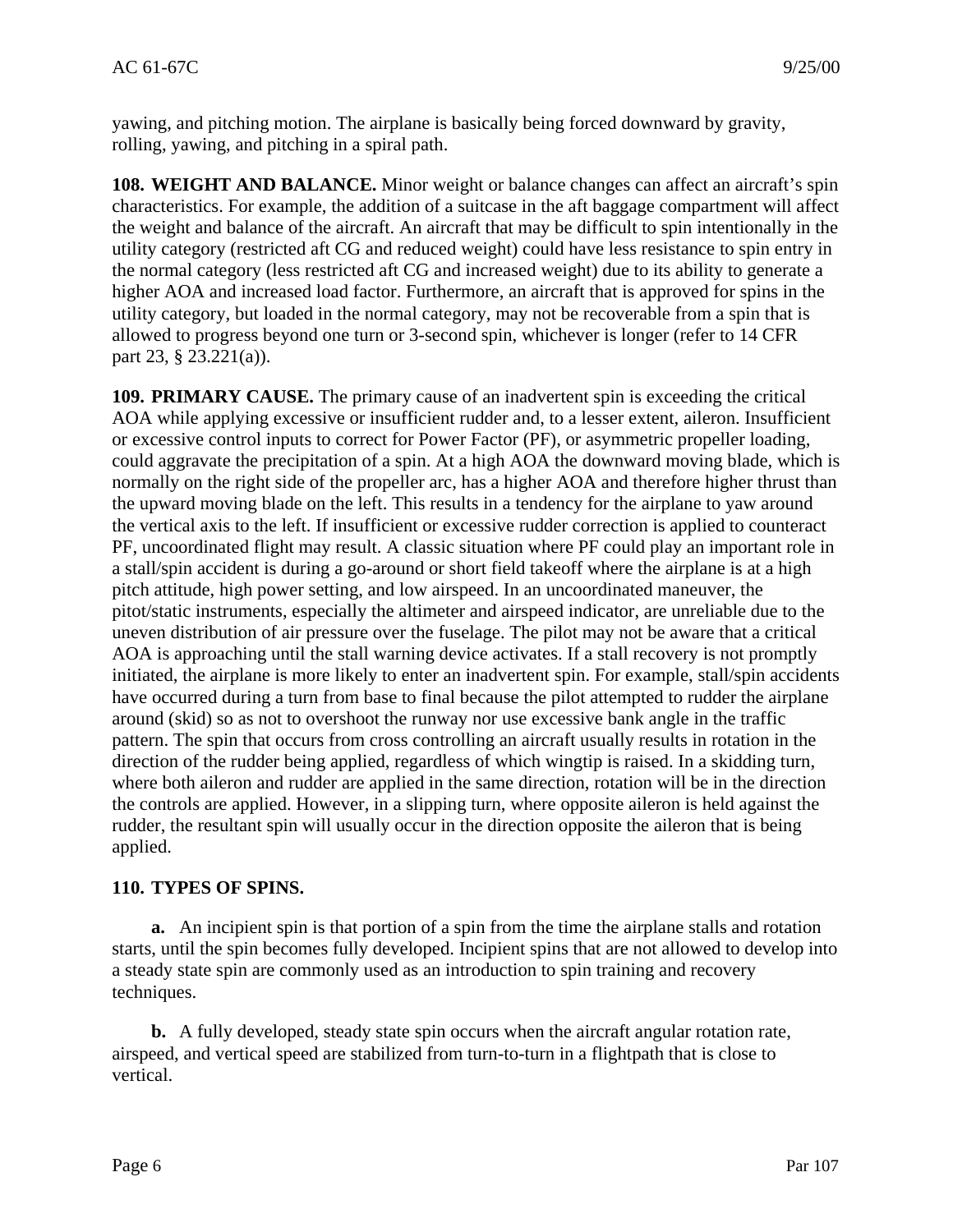**c.** A flat spin is characterized by a near level pitch and roll attitude with the spin axis near the CG of the airplane. Recovery from a flat spin may be extremely difficult and, in some cases, impossible.

 is not available when practicing spin recovery. As a rough estimate, an altitude loss of spins are authorized. Greater losses can be expected at higher density altitudes. **111. SPIN RECOVERY.** Before flying any aircraft in which spins are to be conducted, the pilot should be familiar with the operating characteristics and standard operating procedures, including spin recovery techniques, specified in the approved AFM or POH. The first step in recovering from an upright spin is to close the throttle completely to eliminate power and minimize the loss of altitude. If the particular aircraft spin recovery techniques are not known, the next step is to neutralize the ailerons, determine the direction of the turn, and apply full opposite rudder. When the rotation slows, briskly move the elevator control forward to approximately the neutral position. Some aircraft require merely a relaxation of back pressure; others require full forward elevator control pressure. Forward movement of the elevator control will decrease the AOA. Once the stall is broken, the spinning will stop. Neutralize the rudder when the spinning stops to avoid entering a spin in the opposite direction. When the rudder is neutralized, gradually apply enough aft elevator pressure to return to level flight. Too much or abrupt aft elevator pressure and/or application of rudder and ailerons during the recovery can result in a secondary stall and possibly another spin. If the spin is being performed in an airplane, the engine will sometimes stop developing power due to centrifugal force acting on the fuel in the airplane's tanks causing fuel interruption. It is, therefore, recommended to assume that power approximately 500 feet per each 3-second turn can be expected in most small aircraft in which

 The center of rotation is close to the centerline of the airplane but the airplane is not stalled. **112. SPIRAL MODE RECOVERY.** The spiral mode is an autorotation mode similar to a spin. Many airplanes and gliders will not spin at forward CG locations but will spiral. Many airplanes will enter a spin but the spin will become more vertical and degenerate into a spiral. It is important to note that when the spin transitions into the spiral the airspeed will increase as the nose goes down to near vertical. The side forces on the airplane build very rapidly and recovery must be effected immediately before exceeding the structural limits of the airplane. Release the back pressure on the stick (yoke), neutralize the rudder and recover from the steep dive. As in stall and spin recovery, avoid abrupt or excessive elevator inputs that could lead to a secondary stall.

#### **113. THRU 199. RESERVED.**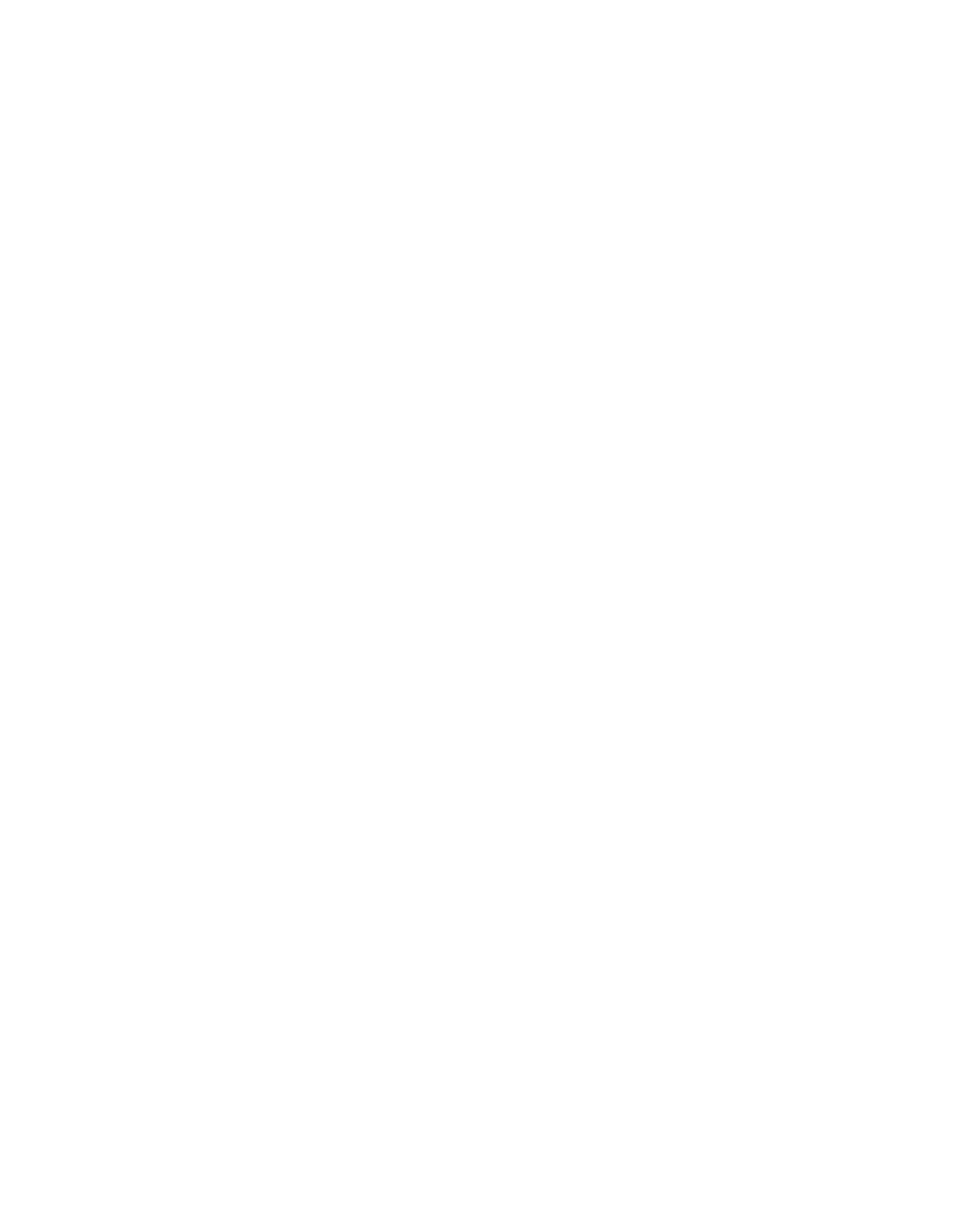#### **CHAPTER 2. FLIGHT TRAINING: STALLS**

 be able to give stall training. The flight instructor should emphasize that techniques and procedures for each aircraft may differ and that pilots should be aware of the flight with normally aspirated engines will lose power as altitude increases because of the reduced may be safely conducted by limiting rudder travel to simulate maximum rudder available. Limiting rudder travel should be accomplished well above the power-off stall speed part 61 does not entail the actual practicing of spins for other than flight instructor-airplane and **200. STALL TRAINING.** Flight instructor-airplane and flight instructor-glider applicants must characteristics of each aircraft flown. The most effective training method contained in Report No. FAA-RD-77-26, General Aviation Pilot Stall Awareness Study, is the simulation of scenarios that can lead to inadvertent stalls by creating distractions while the student is practicing certain maneuvers. Stall demonstrations and practice, including maneuvering during slow flight and other maneuvers with distractions that can lead to inadvertent stalls, should be conducted at a sufficient altitude to enable recovery above 1,500 feet AGL in single-engine airplanes and 3,000 feet AGL in multiengine airplanes. Because of the possible catastrophic consequences, single-engine stalls should not be demonstrated or practiced in multiengine airplanes. Airplanes density of the air entering the induction system of the engines. This loss of power will result in a V<sub>MC</sub> lower than the stall speed at higher altitudes. (V<sub>MC</sub> is the minimum control speed with the critical engine inoperative). Also, some airplanes have such an effective rudder that even at sea level  $V_{MC}$  is lower than stall speed. For these airplanes, demonstrating loss of directional control (approximately 20 knots). This will avoid the hazards of stalling one wing with the maximum allowable power applied to the engine on the other wing. The flight training required by 14 CFR flight instructor-glider applicants, but emphasizes stall and spin avoidance. The following training elements are based on Report No. FAA-RD-77-26:

#### **a. Stall Avoidance Practice at Slow Airspeeds.**

**(1)** Assign a heading and an altitude. Have the student reduce power and slow to an airspeed just above the stall speed, using trim as necessary.

**(2)** Have the student maintain heading and altitude with the stall warning device activated.

**(3)** Demonstrate the effect of elevator trim (use neutral and full-nose-up settings) and rudder trim, if available.

**(4)** Note the left turning tendency and rudder effectiveness for lateral/directional control.

**(5)** Emphasize how right rudder pressure is necessary to center the ball indicator and maintain heading.

**(6)** Release the rudder and advise the student to observe the left yaw.

**(7)** Adverse yaw demonstration. While at a low airspeed, have the student enter left and right turns without using rudder pedals.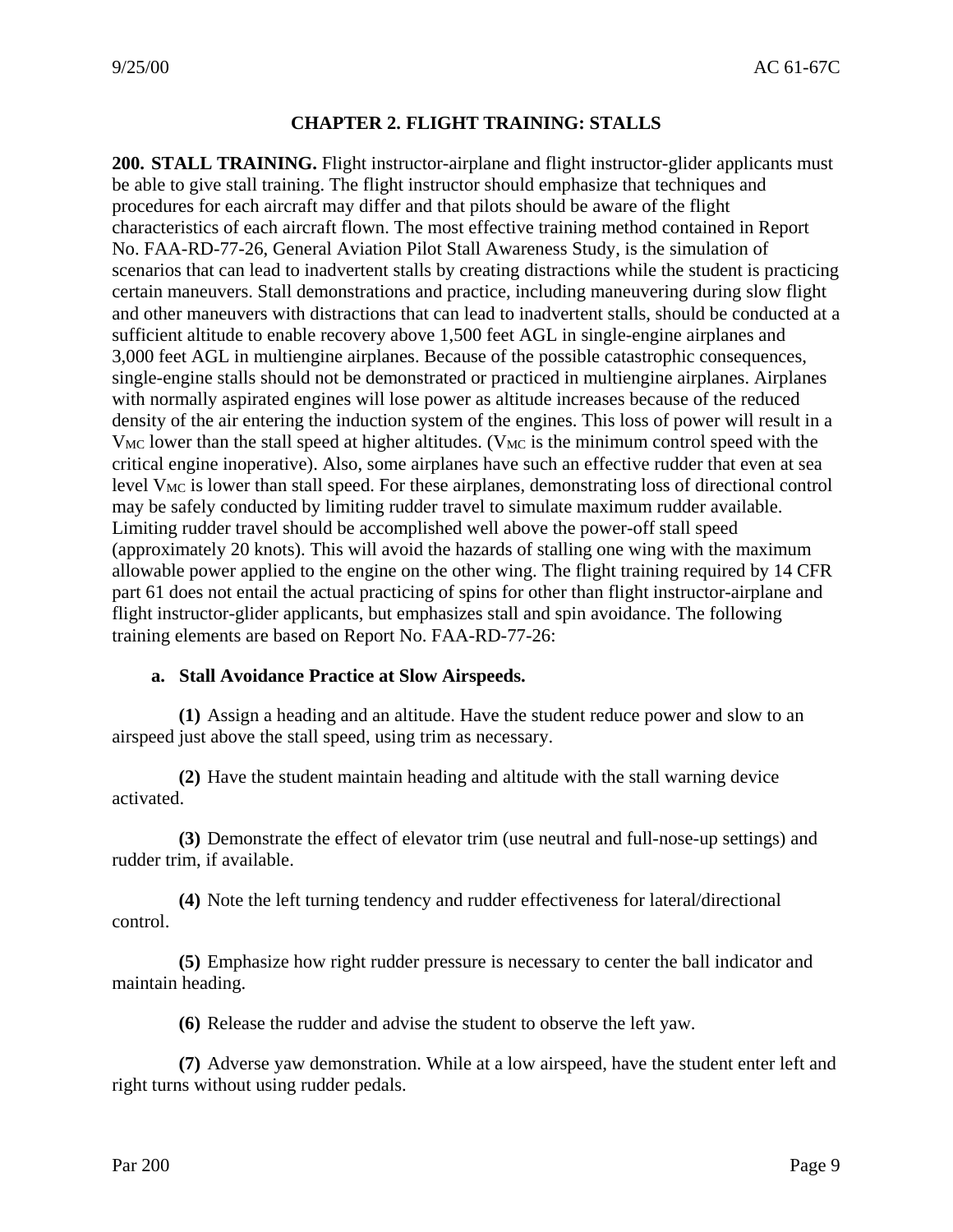**(8)** Have the student practice turns, climbs, and descents at low airspeeds.

**(9)** Demonstrate the proper flap extension and retraction procedures while in level flight to avoid a stall at low airspeeds. Note the change in stall speeds with flaps extended and retracted.

 and flying the aircraft to maintain control and avoid a stall. The following distractions can be **(10)** Utilize realistic distractions at low airspeeds. Give the student a task to perform while flying at a low airspeed. Instruct the student to divide his/her attention between the task used:

- **(a)** Drop a pencil. Ask the student to pick it up.
- **(b)** Ask the student to determine a heading to an airport using a chart.
- **(c)** Ask the student to reset the clock to Universal Coordinated Time.
- **(d)** Ask the student to get something from the back seat.
- **(e)** Ask the student to read the outside air temperature.
- **(f)** Ask the student to call the Flight Service Station (FSS) for weather information.
- **(g)** Ask the student to compute true airspeed with a flight computer.
- **(h)** Ask the student to identify terrain or objects on the ground.
- **(i)** Ask the student to identify a field suitable for a forced landing.

**(j)** Have the student climb 200 feet and maintain altitude, then descend 200 feet and maintain altitude.

**(k)** Have the student reverse course after a series of S-turns.

**(11)** Fly at low airspeeds with the airspeed indicator covered. Use various flap settings and distractions.

#### **b. Power-On (Departure) Stall.**

**(1)** At a safe altitude, have the student attempt coordinated power-on (departure) stalls straight ahead and in turns. Emphasize how these stalls could occur during takeoff.

**(2)** Ask the student to demonstrate a power-on (departure) stall and distract him/her just before the stall occurs. Explain any effects the distraction may have had on the stall or recovery.

 show the student how much altitude the airplane loses following a power failure after takeoff and during a turn back to the runway and why returning to the airport after losing an engine is not a **c. Engine Failure in a Climb Followed by a Gliding Turn.** This demonstration will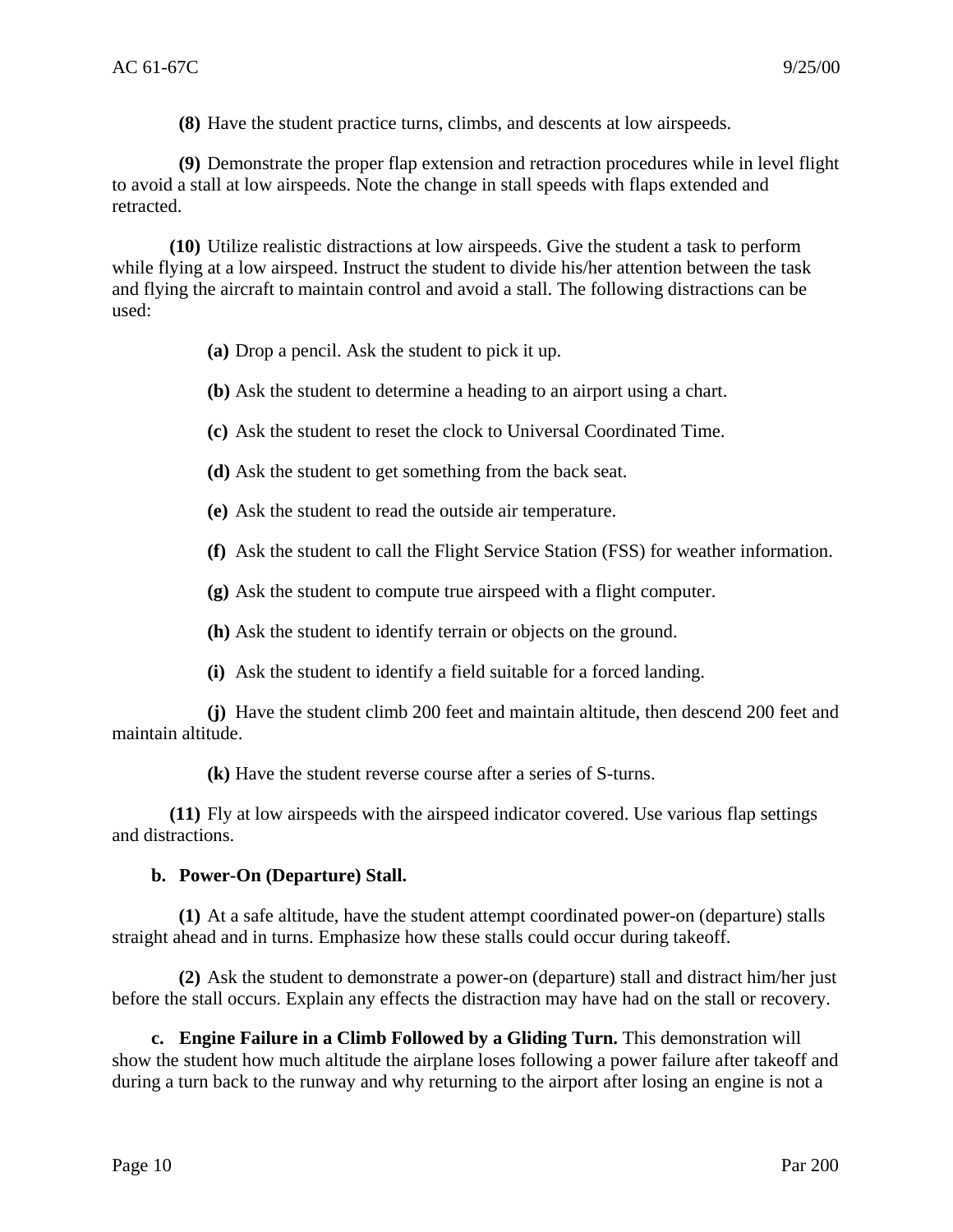recommended procedure. This can be performed using either a medium or a steep bank in the turn, but emphasis should be given to stall avoidance.

**(1)** Set up best rate of climb (VY). Directly below you there should be a straight line landmark (e.g., road or power line) parallel to your flightpath.

**(2)** Reduce power smoothly to idle as the airplane passes through a cardinal altitude.

 **(3)** Lower the nose to maintain the best glide speed and make a 260° turn at the best glide speed. Emphasize that this turn should be into the wind (if there is a crosswind).

 **(4)** Re-intercept your final outbound course over the landmark you chose, inbound with an 80° turn in the opposite direction.

 **(5)** Point out the altitude loss and emphasize how rapidly airspeed decreases following a power failure in a climb attitude.

#### **260/80° turns may need to be modified (250/70° or 270/90°) to meet the NOTE: Depending on winds, length of runway, and altitude the existing situation.**

 a skidding turn. Explain the difference between slipping and skidding turns. Explain the ball **d. Cross Controlled Stalls in Gliding Turns.** Perform stalls in gliding turns to simulate turns from base to final. Perform the stalls from a properly coordinated turn, a slipping turn, and indicator position in each turn and the aircraft behavior in each of the stalls.

#### **e. Power-Off (Approach-To-Landing) Stalls.**

 recovery and cleanup procedures. Note the loss of altitude. **(1)** Have the student perform a full-flap, gear-extended, power-off stall with the correct

**(2)** Have the student repeat this procedure and distract the student during the stall and recovery and note the effect of the distraction. Show how errors in flap retraction procedure can cause a secondary stall.

#### **f. Stalls During Go-Arounds.**

**(1)** Have the student perform a full-flap, gear-extended, power-off stall, then recover and attempt to climb with flaps extended. If a higher than normal climb pitch attitude is held, a secondary stall will occur. (In some airplanes, a stall will occur if a normal climb pitch attitude is held.) Have the student perform a full-flap, gear-extended, power-off stall, then recover and retract the flaps rapidly as a higher-than-normal climb pitch attitude is held. A secondary stall or settling with a loss of altitude may result.

#### **g. Elevator Trim Stall.**

 **(1)** Have the student place the airplane in a landing approach configuration, in a trimmed descent.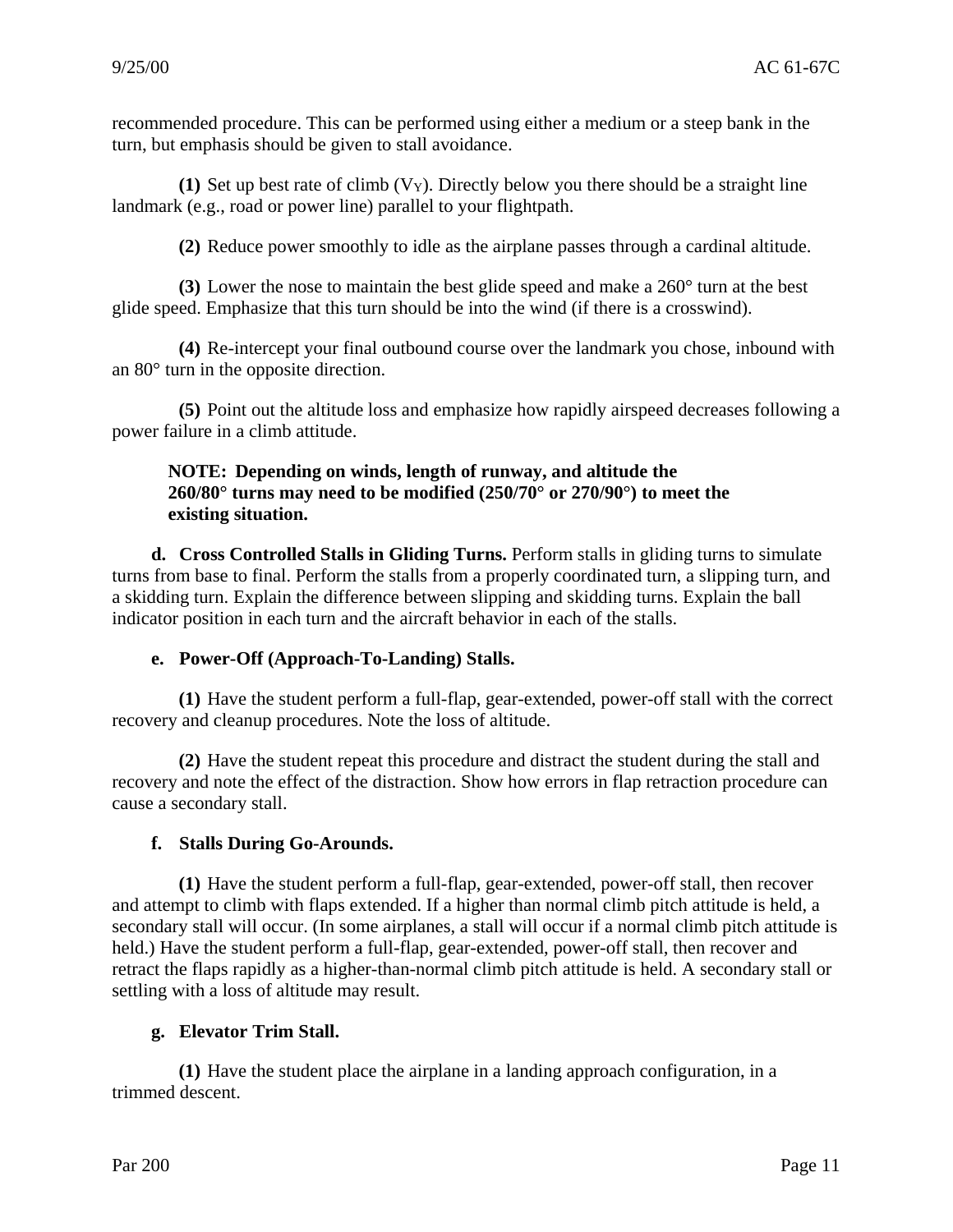**(2)** After the descent is established, initiate a go-around by adding full power, holding only light elevator and right rudder pressure.

 **(3)** Allow the nose to pitch up and torque to swerve the airplane left. At the first indication of a stall, recover to a normal climbing pitch attitude.

**(4)** Emphasize the importance of correct attitude control, application of control pressures, and proper trim during go-arounds.

#### **201. THRU 299. RESERVED.**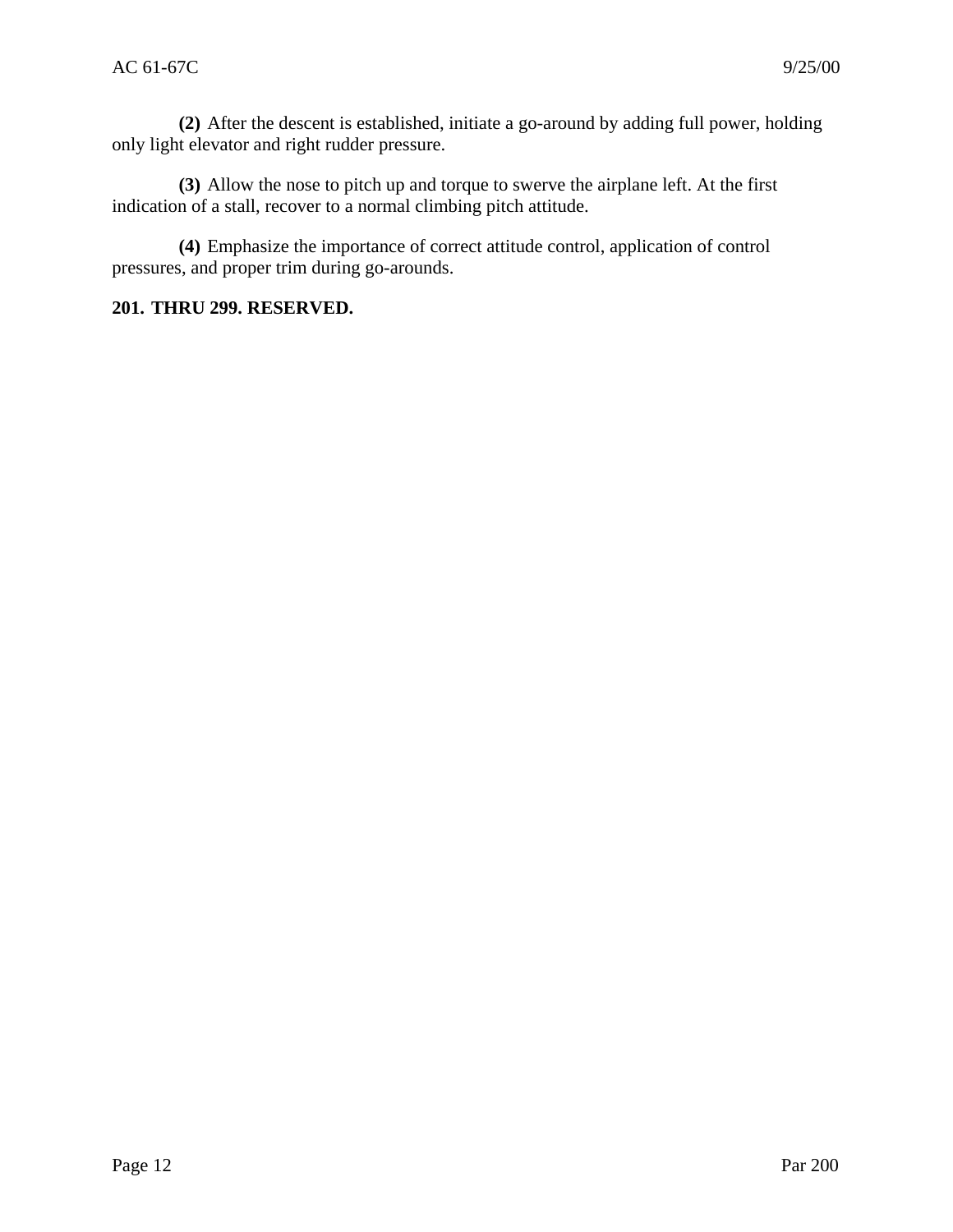#### **CHAPTER 3. FLIGHT TRAINING: SPINS**

 endorsement of spin training for flight instructor applicants is available in the current edition of **300. SPIN TRAINING.** Spin training is required for flight instructor-airplane and flight instructor-glider applicants only. Upon completion of the training, the applicant's logbook or training record should be endorsed by the flight instructor who provided the training. A sample AC 61-65, Certification: Pilots and Flight and Ground Instructors.

**a.** Spin training must be accomplished in an aircraft that is approved for spins. Before practicing intentional spins, the AFM or POH should be consulted for the proper entry and recovery techniques.

**b.** The training should begin by practicing both power-on and power-off stalls to familiarize the applicant with the aircraft's stall characteristics. Spin avoidance, incipient spins, actual spin entry, spin, and spin recovery techniques should be practiced from an altitude above 3,500 feet AGL.

 using realistic distractions such as those listed in Chapter 2. Performance is considered **c.** Spin avoidance training should consist of stalls and maneuvering during slow flight unsatisfactory if it becomes necessary for the instructor to take control of the aircraft to avoid a fully developed spin.

 **d.** Incipient spins should be practiced to train the instructor applicant to recover from a forward elevator pressure. The instructor should discuss control application in the recovery. student's poorly performed stall or unusual attitude that could lead to a spin. Configure the aircraft for a power-on or power-off stall, and continue to apply back elevator pressure. As the stall occurs, apply right or left rudder and allow the nose to yaw toward the stalled wing. Release the spin inducing controls and recover as the spin begins by applying opposite rudder and

**e.** Spin entry, spin, and spin recovery should be demonstrated by the instructor and repeated in both directions by the applicant.

**(1)** Apply the entry procedure for a power-off stall. As the airplane approaches a stall, smoothly apply full rudder in the direction of desired spin rotation and continue to apply back elevator to the limit of travel. The ailerons should be neutral.

 Observe the airspeed indicator during the spin and subsequent recovery to ensure that it does not **(2)** Allow the spin to develop, and be fully recovered no later than one full turn. reach the red line  $(V_{NE})$ .

 **(3)** Follow the recovery procedures recommended by the manufacturer in the AFM or POH. In most aircraft, spin recovery techniques consist of retarding power (if in a powered aircraft), applying opposite rudder to slow the rotation, neutralizing the ailerons, applying positive forward elevator movement to break the stall, neutralizing the rudder as the spinning stops, and returning to level flight.

**f.** During spin training if a spin is not fully developed, the aircraft may instead go into a spiral. A spiral may be recognized by a rapidly increasing airspeed after the attempted spin entry.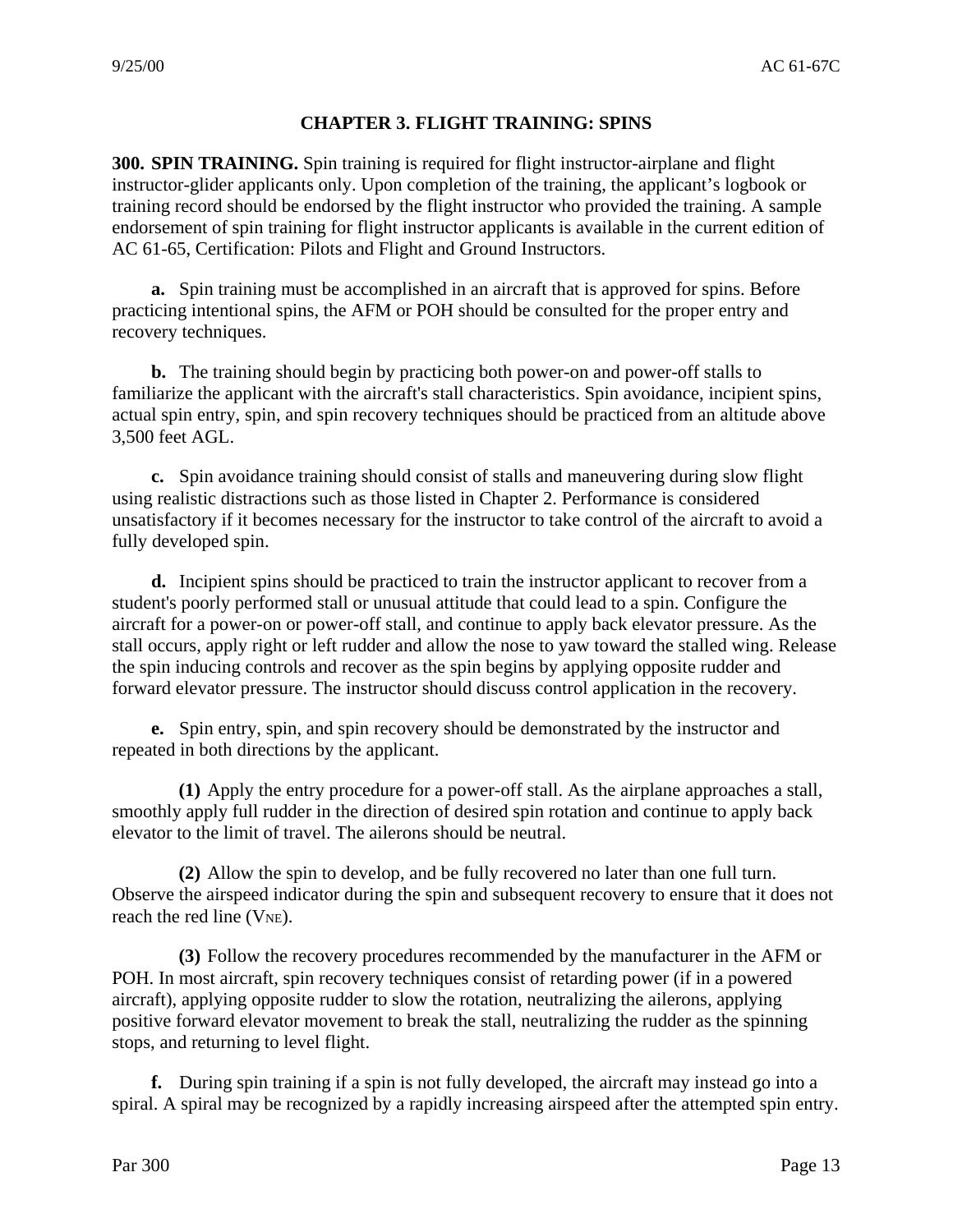(In an actual spin, the airspeed normally stabilizes below stall speed). The pilot must recognize a spiral and initiate immediate recovery to prevent exceeding structural limits of the airplane.

 states, in part, that § 91.307(c) does not apply to flight tests for a Pilot Certificate or rating, or spins and other flight maneuvers required by the regulations, for any certificate or rating when given by a certificated flight instructor (CFI) or an airline transport pilot (ATP) instructing in accordance with part 61, § 61.167. **301. SPIN TRAINING AND PARACHUTES.** Title 14 CFR part 91, § 91.307(c) prohibits the pilot of a civil aircraft from executing any intentional maneuver that exceeds 60° of bank relative to the horizon, or exceeds 30° nose-up or nose-down attitude relative to the horizon, unless an approved parachute is worn by each occupant (other than a crewmember). Section 91.307(d)

 glider rating to receive flight training in stall awareness, spin entry, spins, and spin recovery **a.** Section 61.183(i) requires an applicant for a Flight Instructor Certificate airplane or procedures. The applicant must also possess and demonstrate instructional proficiency in these areas to receive the certificate or rating.

 **b.** Because spin entry, spins, and spin recovery are required for a Flight Instructor Certificate airplane or glider rating, a person receiving instruction from an authorized instructor need not wear an approved parachute while instruction is being provided in these maneuvers. The instructor providing the training is also not required to wear an approved parachute while providing this flight training.

#### **302. THRU 399. RESERVED.**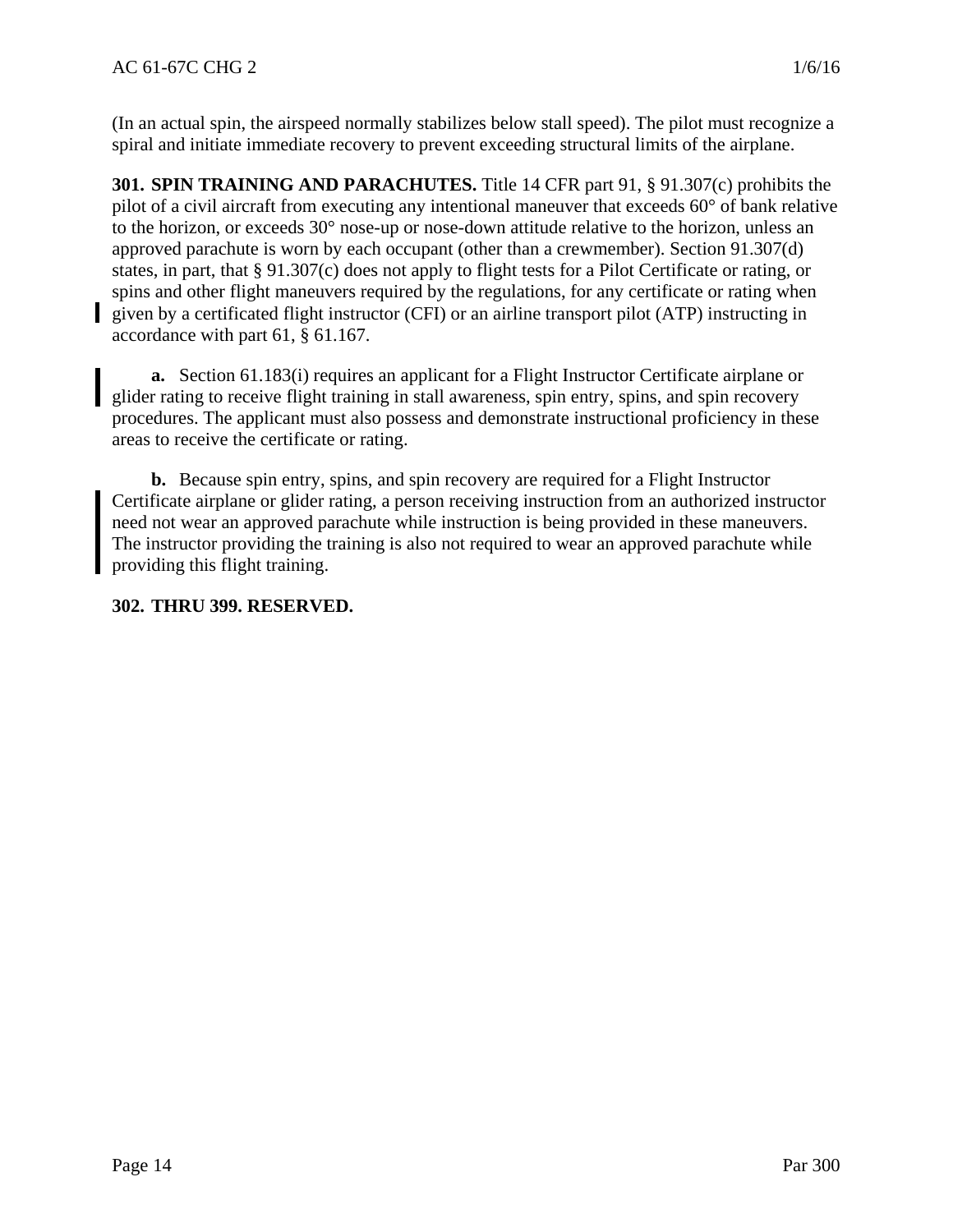#### **CHAPTER 4. AIRWORTHINESS STANDARDS**

**400. OPERATING LIMITATIONS.** Operating limitations are imposed for the safety of pilots and their passengers. Operations contrary to these restrictions are a serious compromise of safety. It is important that all pilots and flight and ground instructors, and pilot examiners apply the following information on spins to pilot training and flight operations.

 **a. Normal Category.** These airplanes are not approved for performing acrobatic during certification and must be able to recover from a one turn spin or a 3-second spin, whichever takes longer, in no longer than one additional turn with the controls used in the maneuvers, including spins, and are placarded against intentional spins. However, to provide a margin of safety when recovery from a stall is delayed, normal category airplanes are tested normally used for recovery or demonstrating the airplane's resistance to spins. In addition for airplanes demonstrating compliance with one turn or 3-second requirements:

**(1)** For both the flaps retracted and flaps extended conditions, the applicable airspeed limit and positive limit maneuvering load factor must not be exceeded;

**(2)** No control forces or characteristic encountered during the spin of the recovery may adversely affect prompt recovery;

**(3)** It must be impossible to obtain uncontrollable spins with any use of the flight or engine power controls either at the entry or during the spin; and

**(4)** In extended condition, the flaps may be retracted during recovery but not before the rotation has ceased.

#### **NOTE: Since airplanes certificated in the normal category have not been tested for more than a one turn or 3-second spin, their performance characteristics beyond these limits are unknown. This is the reason they are placarded against intentional spins.**

**b.** Acrobatic Category. An acrobatic category airplane must meet the spin requirements for normal category aircraft and the following additional requirements:

 additional turns after initiation of the first control action for recovery. However, beyond three **(1)** The airplane must recover from any point in a spin, up to and including six turns, or any greater number of turns for which certification is requested, in no more than one and a half turns, the spin may be discontinued if spiral characteristics appear.

**(2)** The applicable airspeed limits and limit maneuvering load factor must not be exceeded. For the flaps extended configuration for which approval is requested, the flaps must not be retracted during recovery.

**(3)** It must be impossible to obtain uncontrollable spins with any use of the flight or engine power controls either at the entry or during the spin.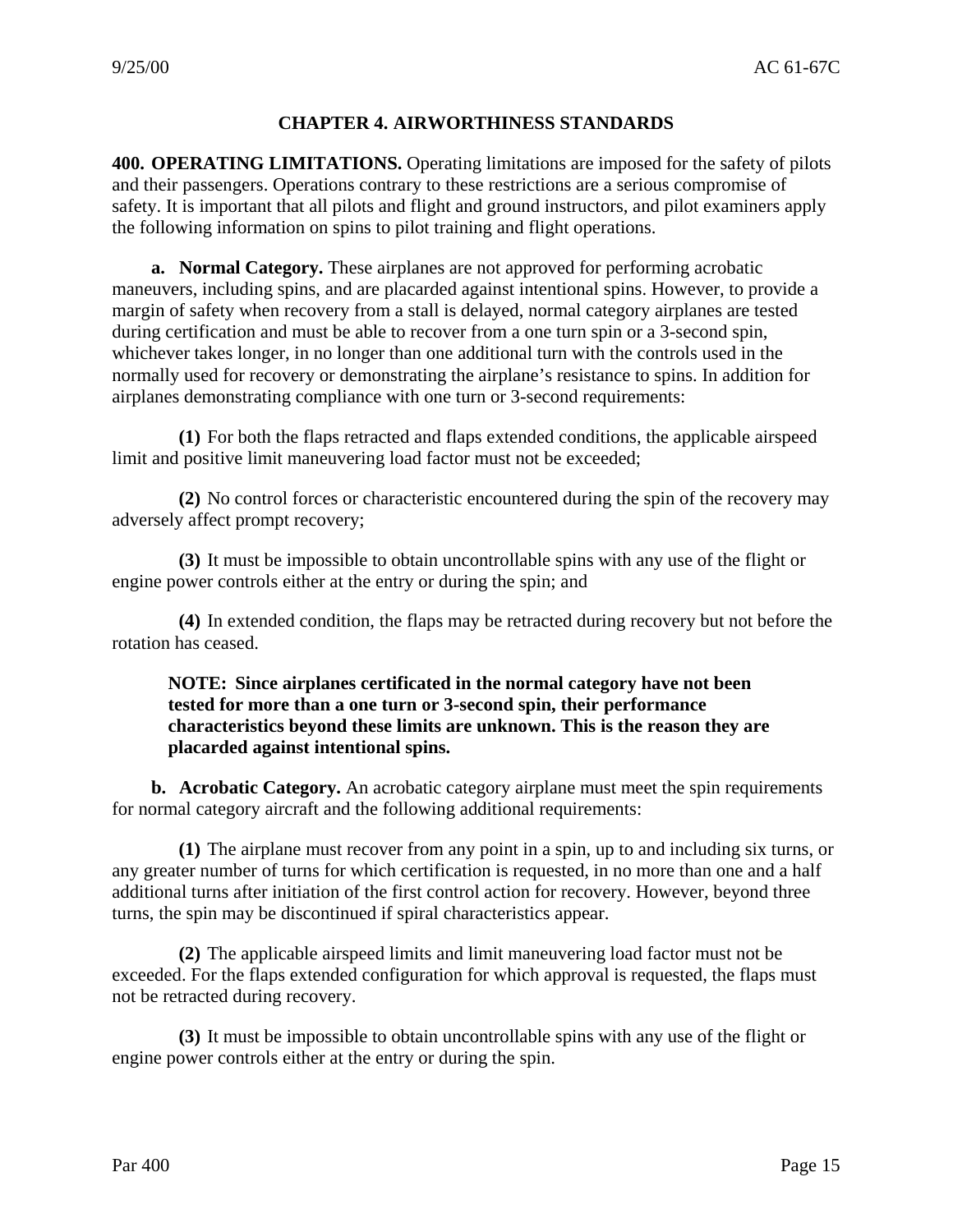**(4)** There must be no characteristics during the spin (such as excessive rates of rotation or extreme oscillatory motion) that might prevent a successful recovery due to disorientation or incapacitation of the pilot.

#### **NOTE: Unless a greater number of turns are requested for certification acrobatic category airplanes have not been tested for more than six turns. The recovery characteristics for additional turns are unknown.**

 **c. Utility Category.** A utility category airplane must meet the spin requirements for both normal and acrobatic category airplanes and the applicable emergency exit requirements of § 23.807 if the aircraft is approved for spins.

 **401. PLACARDS.** Under § 23.1567, all airplanes type-certificated under part 23 must have a flight maneuver placard containing the following information:

**a.** For normal category airplanes, there must be a placard in front of and in clear view of the pilot stating, "No acrobatic maneuvers, including spins, approved."

 **b.** For utility category airplanes that meet the spin requirements, there must be a placard in front of and in clear view of the pilot stating, "Acrobatic maneuvers are limited to the following (list approved maneuvers and the recommended entry speed for each)."

 **c.** For utility category airplanes that do not meet the spin requirements for acrobatic category airplanes, there must be an additional placard in clear view of the pilot stating: "Spins Prohibited."

 inverted flight maneuvers are not approved, the placard must include a notation to this effect. **d.** For acrobatic category airplanes, there must be a placard in clear view of the pilot listing the approved acrobatic maneuvers and the recommended entry airspeed for each. If

**e.** For acrobatic category airplanes and utility category airplanes approved for spin, there must be a placard in clear view of the pilot listing the control actions for the recovery from spinning maneuvers; and stating that recovery must be initiated when spiral characteristics appear, or after not more than six turns or not more than any greater number of turns for which the airplane has been certificated.

 **402. PILOT AWARENESS.** The pilot of an airplane placarded against intentional spins should assume that the airplane may become uncontrollable in a spin. In addition, stall warning devices should not be deactivated for pilot certification flight tests in airplanes for which they are required equipment.

#### **403. THRU 499. RESERVED.**